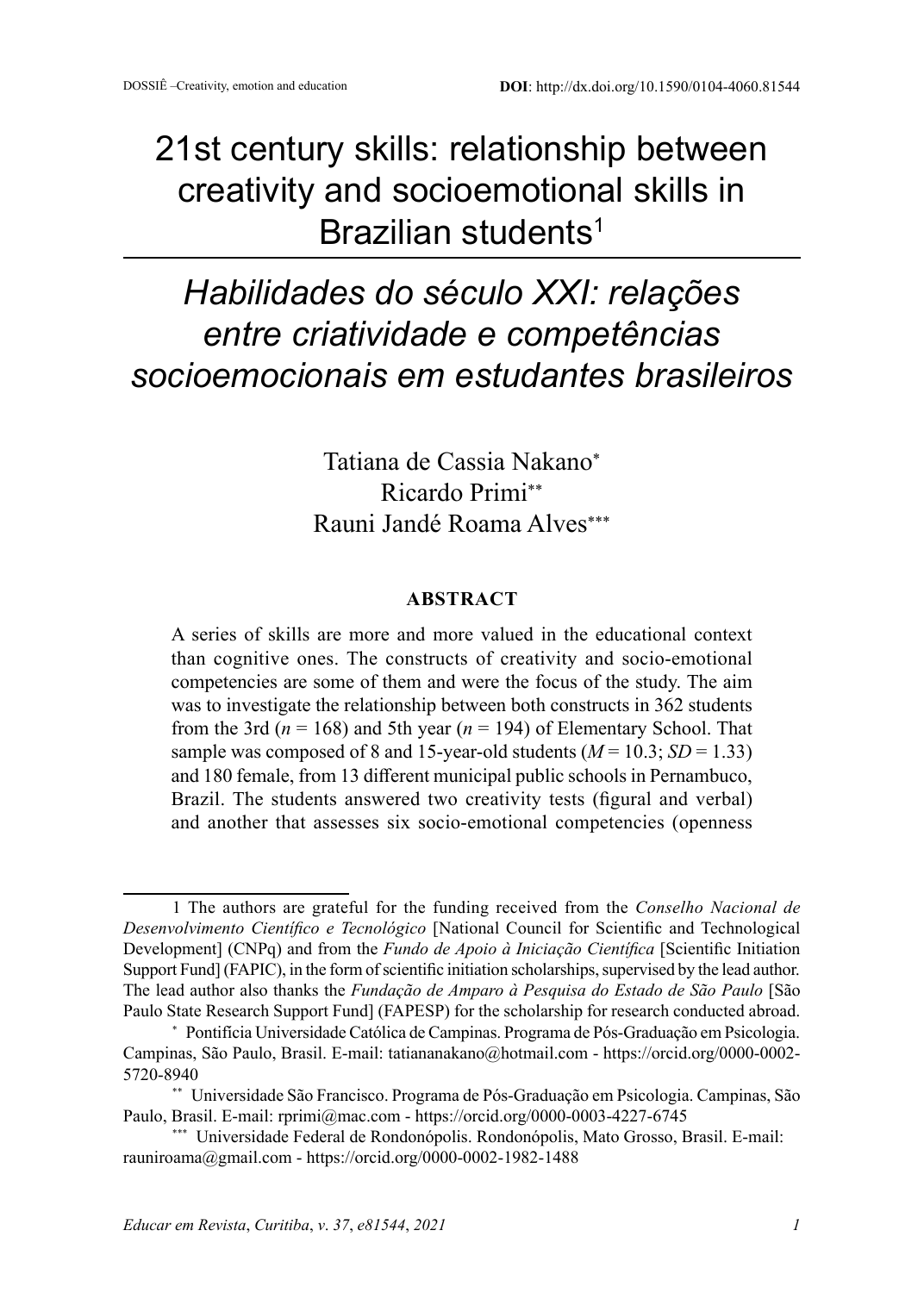to experiences, conscientiousness, extraversion, agreeableness, external locus of control, and neuroticism). The results indicated significant and positive correlations between figural creativity and three socio-emotional competencies (conscientiousness, agreeableness, openness to experiences, and locus of control) and between verbal creativity and two socio-emotional dimensions (conscientiousness and agreeableness). Although constructs have shown some commonality, the importance of stimulating both in the educational context is relevant, given the positive results related to these skills, considered essential in the 21st century.

*Keywords*: Personality. Big five model. Social skills. Emotional skills. Psychological assessment.

#### **RESUMO**

No contexto educacional, cada vez mais, uma série de habilidades, além das cognitivas, vêm sendo valorizadas. Dentre elas, os construtos de criatividade e competências socioemocionais, foco do estudo. Tendo como objetivo investigar a relação entre os dois construtos, a amostra foi composta por 362 estudantes do 3<sup>o</sup> (n = 168) e 5<sup>o</sup> ano (n = 194) do Ensino Fundamental, idades entre 8 e 15 anos ( $M = 10.3$  anos;  $DP = 1.33$ ), sendo 180 do gênero feminino, provenientes de 13 diferentes escolas públicas municipais localizadas no estado de Pernambuco, Brasil. Os estudantes responderam dois testes de criatividade (figural e verbal) e um instrumento que avalia seis competências socioemocionais (abertura a novas experiências, conscienciosidade, extroversão, amabilidade, lócus de controle externo e neuroticismo). Os resultados apontaram para a existência de correlações positivas significativas entre a criatividade figural e quatro das competências socioemocionais (conscienciosidade, amabilidade, abertura a experiências e locus de controle externo) e da criatividade verbal com duas dimensões socioemocionais (conscienciosidade e amabilidade). Ainda que os construtos tenham apresentado alguma comunalidade, a importância de se estimular ambos no contexto educacional se faz presente, dados os resultados positivos que têm sido relacionados a essas habilidades, consideradas essenciais no século XXI.

*Palavras-chave*: Personalidade. Cinco grandes fatores. Habilidades sociais. Habilidades emocionais. Avaliação psicológica.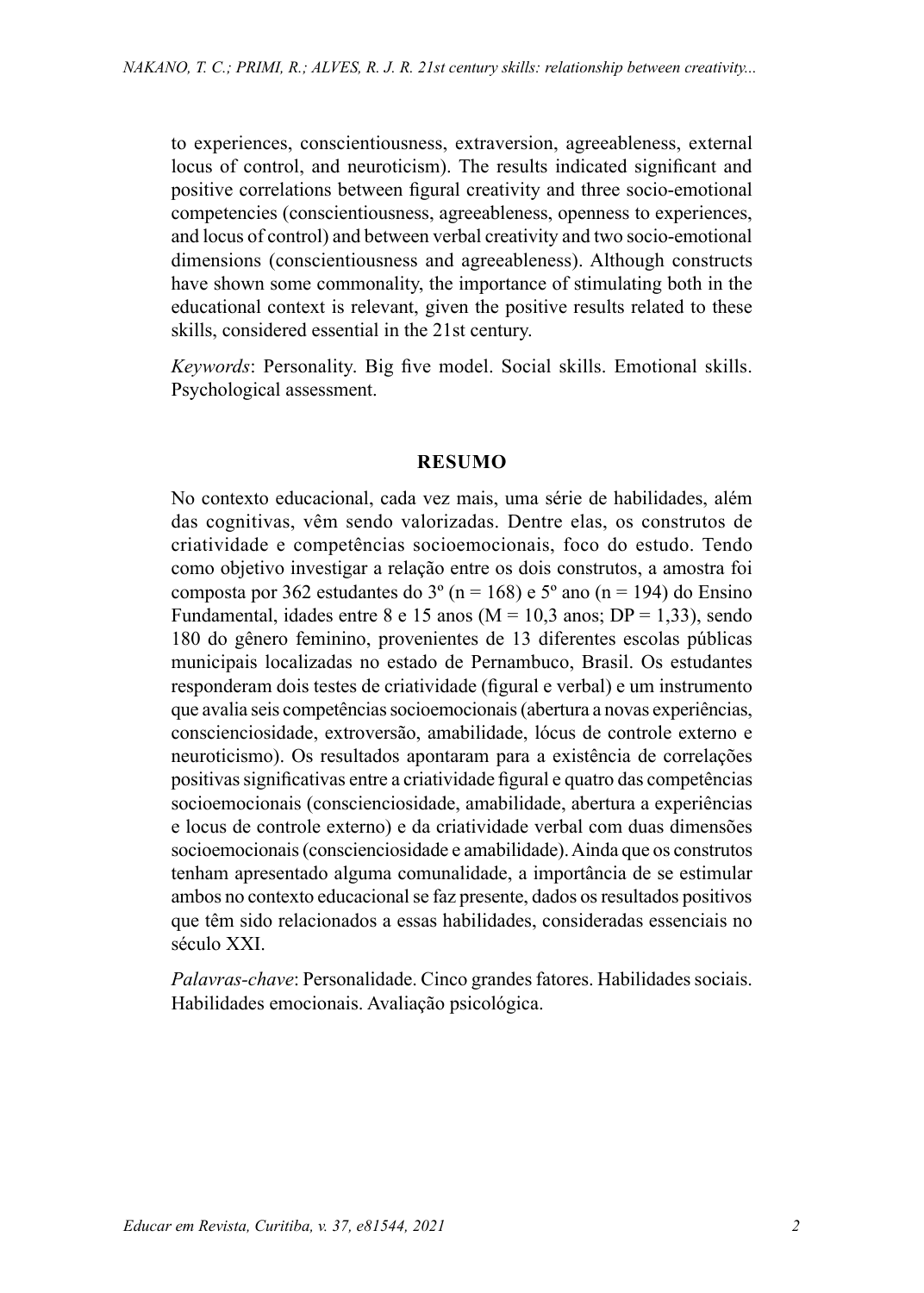#### **Introduction**

Children and young adults' education in the 21st century should focus developing skills necessary for academic, professional and personal success. Creativity and socioemotional skills are critical skills, assuming an essential role in school curricula in several countries (HECKMAN; STIXRUD; URSUA, 2006). These skills are considered essential to achieve holistic and healthy functioning, leading to complete development and personal and professional fulfillment. Significant institutions such as World Bank and Organization for Economic Cooperation and Development (OECD) have been fostering the promotion of these skills at governments and policy-making levels internationally (CLERKIN, 2018), considering that both abilities can act as factors that driver the healthy development.

Creativity is highlighted as an essential 21st-century skill (KUPERS *et al.* 2019). It is perceived as an asset for economies wanting a differential accomplishment in professional, social, academic, and personal life. In this sense, creativity development is a hot topic for educators, policy makers and researchers (KAUFMAN, LURIA; BEGHETTO, 2018; ZHU *et al*., 2019).

Creativity is defined as the interaction between an individual's ability, process, and environment in creating a product that is perceived as new and useful within a social context (PLUCKER; BEGHETTO, 2004). It is a multidimensional construct resulting from an interaction between cognitive skills, emotional aspects, personality characteristics, and environmental elements (WECHSLER, 2018). So, researchers have highlighted this construct as a positive and relevant feature for human development and essential for mental health (CHARYTON *et al*., 2009; OLIVEIRA; NAKANO; WECHSLER, 2016; WECHSLER; NAKANO, 2018). Consequently, the development of creativity must be encouraged as a vital capacity to face current problems and future challenges (LASSIG, 2019; ZHAO; GERAIN, 2016).

Literature highlights various benefits of fostering creativity. In organizations, it helps to thrive in modern, complex, and competitive environments. It can promote positive moods and facilitate coping negative experiences (YAHN; KAUFMAN, 2016). Governments can help increase prosperity and economic development by discoveries in the arts, science, technology. It also can help improve the well-being of its citizens (GRIGORENKO, 2019).

Socioemotional characteristics are also associated with satisfaction in interpersonal relationships, positive development of children and adolescents, such as adjustment and adaptation to the environment, preventing learning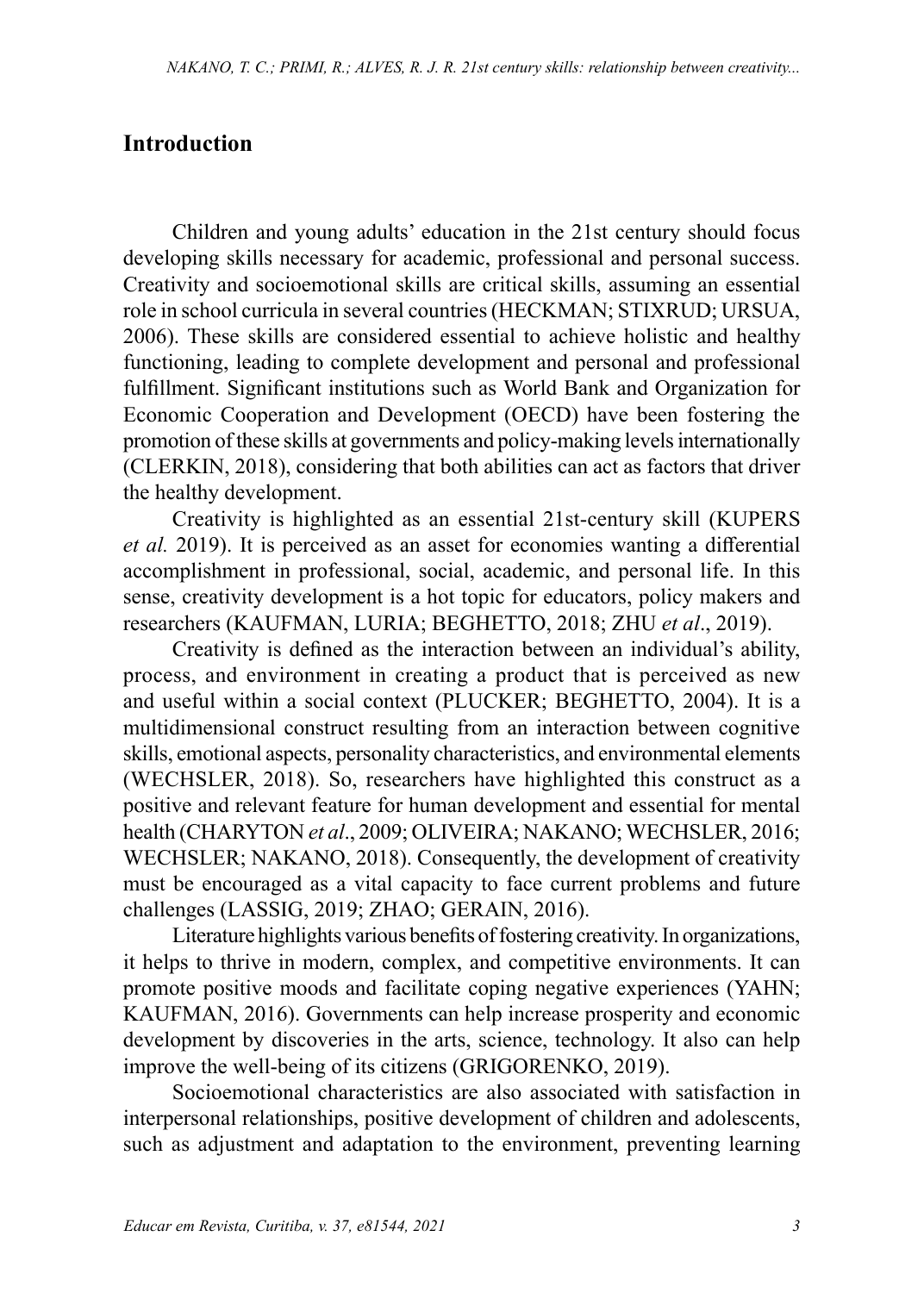problems and academic failure, emotional self-regulation, and positive social interaction (ATANNAZIO *et al*., 2020; CUI *et al*., 2018; LIPNEVICH; ROBERTS, 2012). Other benefices include impulse control, motivation, persistence, cooperation with others (LECHNER; ANGER; RAMMSTEDT, 2019), prevention of learning problems and academic failure, increased frequency, and additional hours of study (DELANEY; HARMON; RYAN, 2013). Early childhood has been highlighted as a sensitive period for developing socioemotional skills (LECHNER; ANGER; RAMMSTEDT, 2019).

A group of scholars has proposed to understand socioemotional characteristics using the taxonomy of the Big Five Personality Factors model. This model includes five broad categories: (1) open-mindedness (associated skills of curiosity, imagination, broad interests, and search for questions), (2) agreeableness (tendency to act cooperatively, including depth and closeness in interpersonal relationships), (3) conscientiousness (tendency to the organization, self-discipline, and persistence, responsibility; task focus on learning), (4) extraversion (orientation of interests and engagement towards the outside world) and (5) emotional stability (ability to regulate and not to be overwhelmed by negative affect's such as sadness, anxiety, and anger) (ABRAHAMS *et al.,* 2019; KRAUZ *et al.,* 2015; PRIMI *et al*. , 2019; SANTOS; PRIMI, 2014).

Despite the importance of creativity and socio-emotional skills, their relationship among young students in school settings is less frequently studied. One more common field of research in creativity tries to identify adult's creative personality, whether the personality of recognized creative adults differs from others adults from the general population (MUSSEL *et al.*, 2015). The studies also seek to analyze how each of the five personality factors relates to creativity (CHÁVEZ-EAKLE; EAKLE; CRUZ FUENTES*,* 2012; CHRISTENSEN; DREWSEN; MAALOE, 2014).

Studies of Big Five Personality factors and creativity in adults show that open-mindedness is associated with creativity (BATEY; CHAMORRO-PREMUZIC; FURNHAM, 2010; CHENG; KIM; HULL, 2010; CONNER; SILVIA, 2015; GEORGE; ZHOU, 2001; HOSEINIFAR *et al.,* 2011; MA, 2009; PURYEAR; KETTLER; RINNI, 2017; SILVIA; MARTIN; NUSBAUM, 2009; SUN; CHOI, 2009; VON STUMM; CHUNG; FURNHAM, 2011; ZARE; FLINCHBAUGH, 2018). Studies of emotions and creativity in adults show that positive emotional state would favor creativity, and negative states (low emotional regulation) would act as an inhibiting element (ZENASNI; LUBART, 2008).

The present study seeks to investigate the relationship between creativity and socioemotional skills in young students. It aims to assess creativity potential in two domains (in figural drawings and verbal metaphor productions) to test the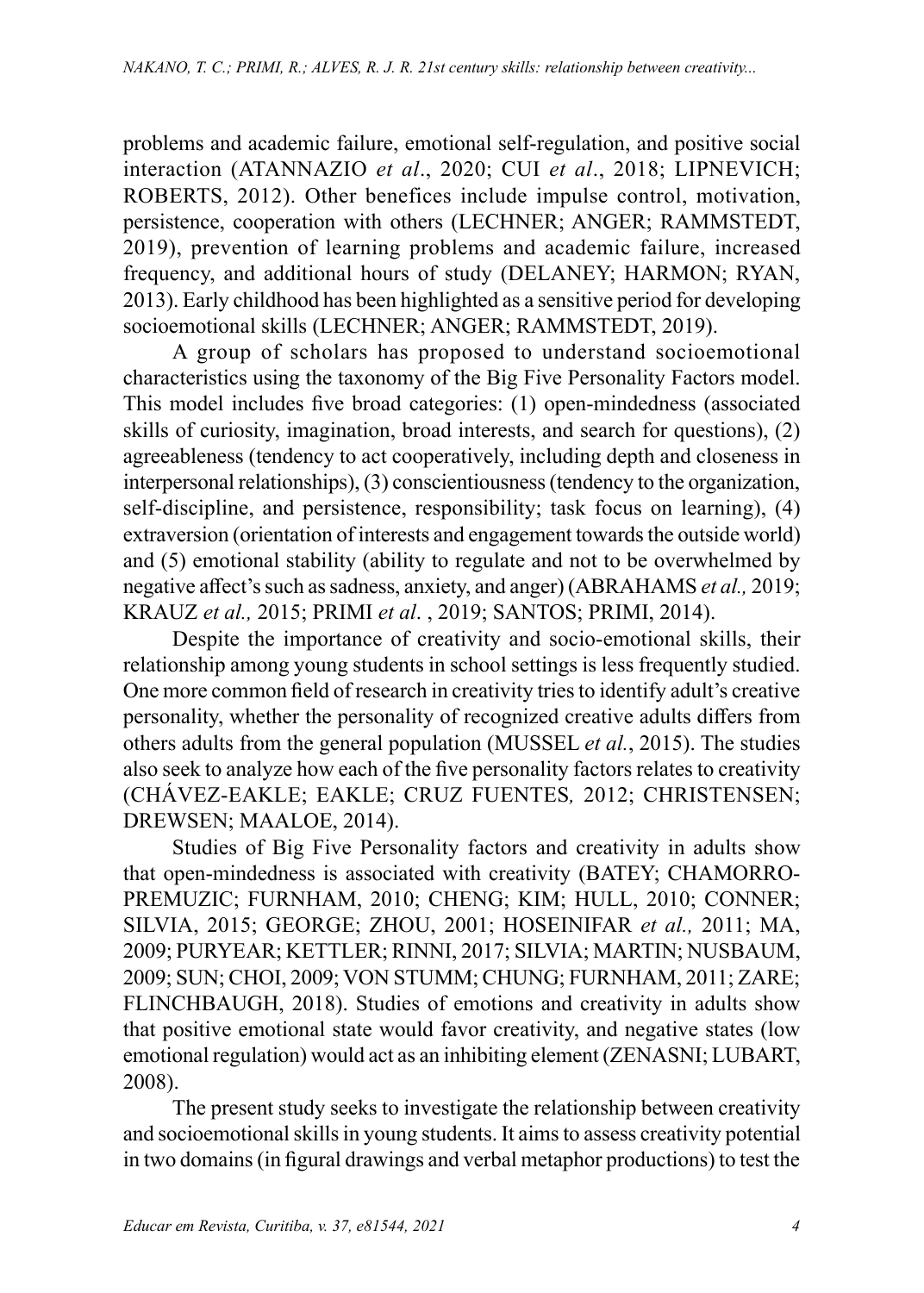associations of two different expressions of creativity and six socio-emotional skills specifically purposed to measure personal characteristics in young students.

### **Method**

#### *Participants*

The sample comprised 362 elementary school students attending 3rd (*n*  $= 168$ ) and 5th ( $n = 194$ ) grades, from 13 different public schools located in Pernambuco, Brazil. The participants were aged between 8 and 15-year-old (*M*  $= 10.3$ ; *SD* = 1.33), and 180 were female (five did not answer this question). Convenience criteria selected the sample and the students had been took part of another research, and the database was used in the present research.

#### *Instruments*

To measure the constructs, the researchers opted for the use of tests to evaluate the target constructs. Thus, they started with the possibility of using instruments that showed psychometric qualities evidenced for the purpose for which they were developed. The results were aimed at helping to understand the creative potential and personality traits presented by the sample.

We assessed creativity using two subtests of the Giftedness Assessment Battery (NAKANO; PRIMI, 2015), which focused on verbal and figural creativity. Global psychometric properties of these tests were reported in previous studies (NAKANO *et al.,* 2015a, 2020; NAKANO *et al.*, 2017; NAKANO *et al*., 2020b; NAKANO; PRIMI, 2020; NAKANO *et al.*, 2016; NAKANO *et al.*, 2015b; RIBEIRO; NAKANO; PRIMI, 2014).

#### *Completing Figures Test (CFT)*

CFT is a divergent thinking task that asks students to complete ten incomplete figural stimuli. Creativity is assessed by eleven characteristics/ creative indicators: Fluency, Flexibility, Elaboration, Originality, Expression of Emotion, Fantasy, Movement, Uncommon Perspective, Internal Perspective, Use of Context, and Expressive Titles. These indicators are scored and organized into three factors: Elaboration, Emotional and Cognitive.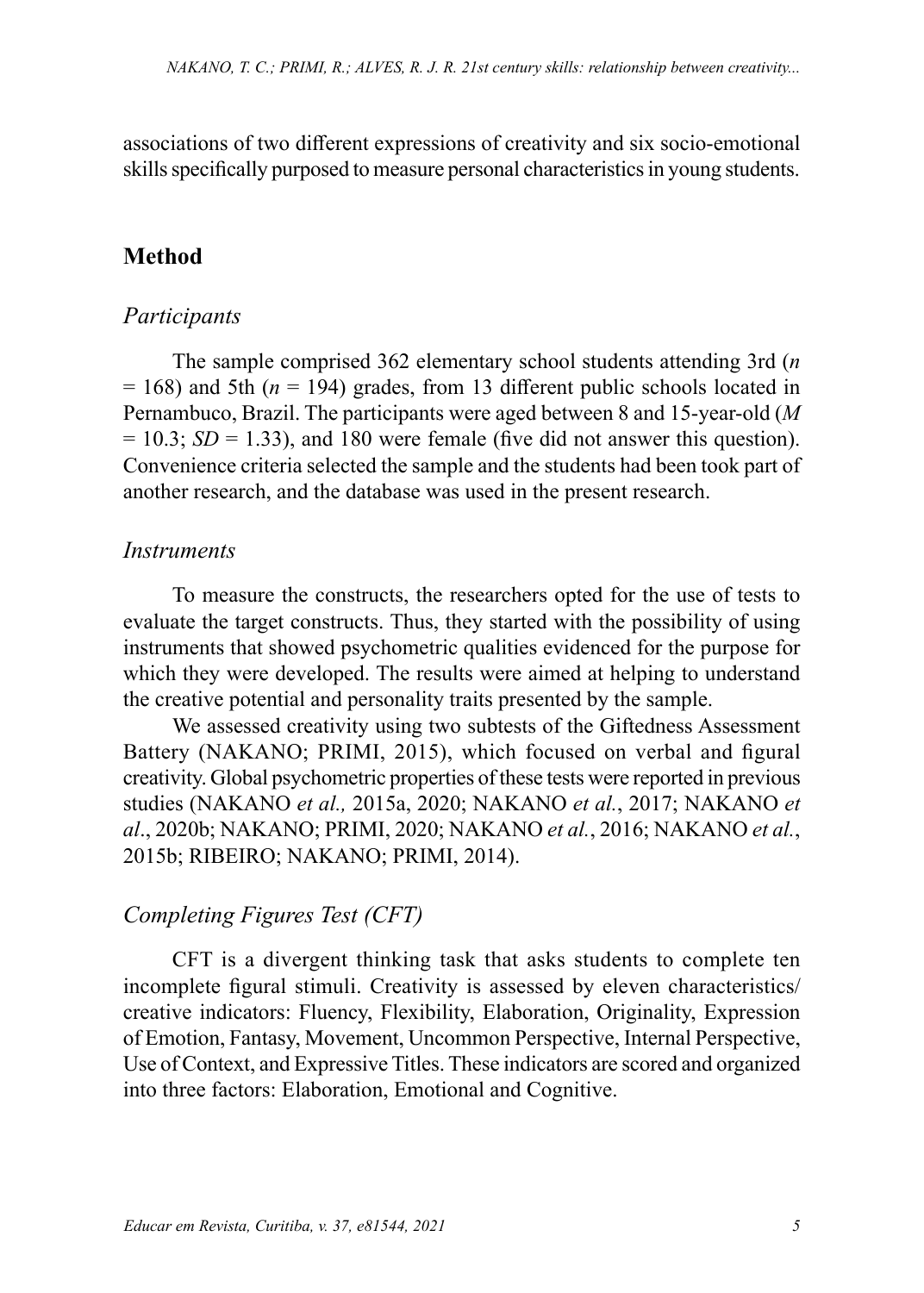#### *Metaphor Creation Test (MCT)*

MCT is a verbal divergent thinking task that asks students to complete sentences to write a metaphor such as "The camel is the of the desert" ("motorcycle," "boat"). For each sentence, MCT asks up to four answers and an explanation of the relationship provided. MCT assesses verbal creativity by asking raters to score the quality of the metaphor into 0 (not a metaphor), 1 (a simple metaphor), 2 (a metaphor with the remote association), and 3 (a metaphor with the very remote association). Raters also score Flexibility by counting how many different response categories for the same sentence (varying 1 to 4).

#### *SENNA v1.0 inventory*

*SENNA* (PRIMI *et al*., 2019) is a self-report questionnaire composed of 92 statements about personal socioemotional characteristics organized into six factors/scales: open-mindedness (F5.Opns), agreeableness (F4.Agre), conscientiousness (F1.Cons), extraversion (F2.Extr), emotional stability (F3. Neur), and external locus of control beliefs (F6.ELoc). Students are asked to answer on a scale of similarity to the self from 1 (nothing like me) to 5 (totally like me). Scale scores are calculated as average endorsements of scale items resenting in a metric of 1 to 5. They are all positive scores (more agreeable, conscientiousness, extraversion and more emotional stability). The exception occurs in the locus of control scale that means external beliefs ("*Do you usually feel that it's almost useless to try in school because most other children are just plain smarter than you are?*") and internal beliefs ("*Most of the time, do you feel that you can change what might happen tomorrow by what you do today?*"). A series of studies has already investigated its psychometric qualities (PANCORBO; LAROS, 2017; PRIMI *et al.,* 2019c; PRIMI, *et al*., 2016a; PRIMI *et al*., 2016b).

#### **Procedures and data analysis**

Initially, the research was approved by the Research Ethics Committee (CAAE: 48871215.5.0000.54781). Data collection was performed in a single session, with an estimated one hour and forty minutes, coordinated by a psychologist and other trained researchers. The participants responded to the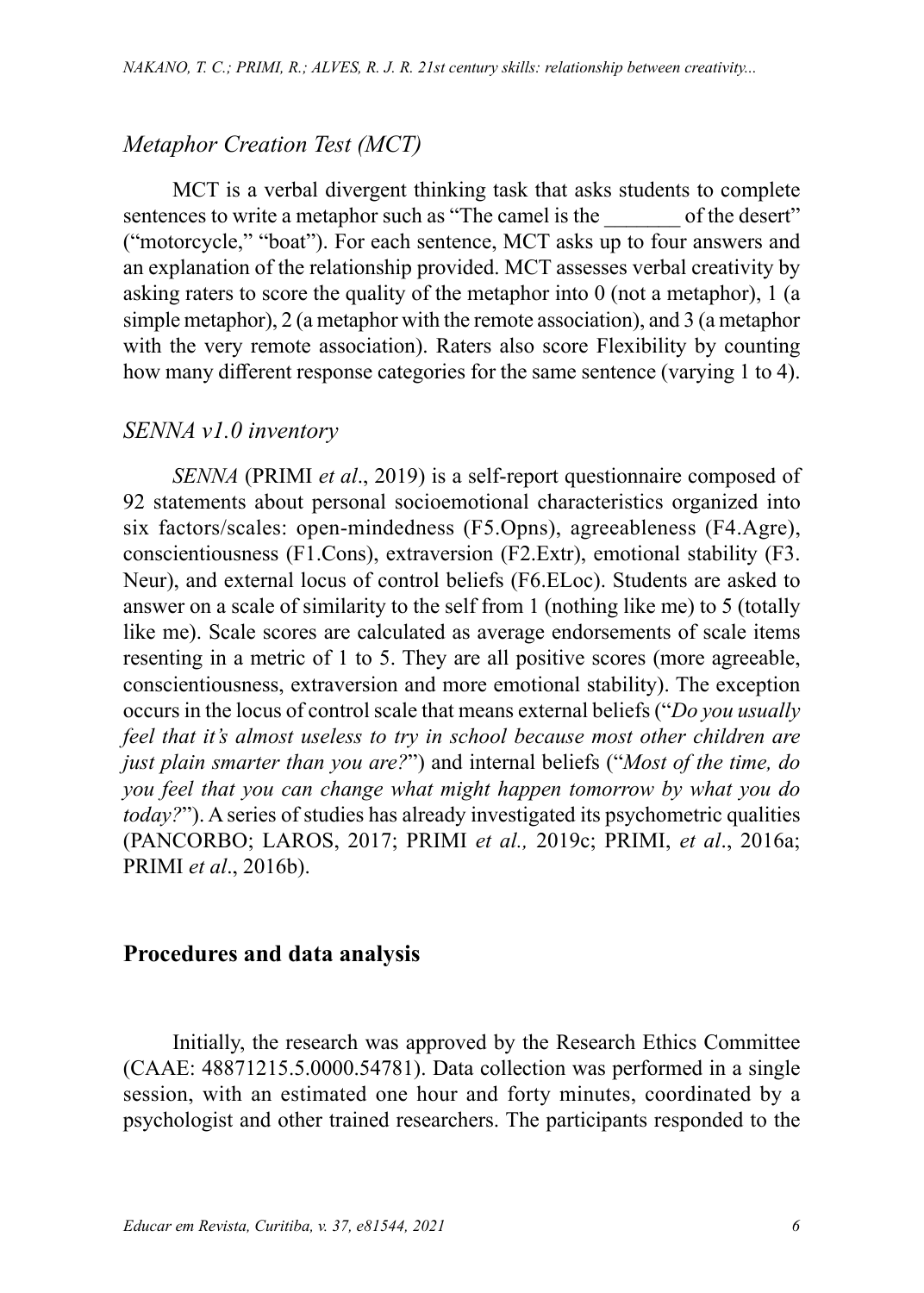creativity tests (given the need to control the execution time) and then to the socioemotional instrument.

Raters scored 11 indicators of the *CFT* figural test. Then three factors scores were calculated. Twelve raters scored MCT responses. At least two raters scored each answer, and the final score was the average of scores of all productions. Raters were graduated students previously trained in scoring rubrics for these two tests. See previous studies for psychometric properties of MCT test: David *et al.* (2014), Dias, Couto and Primi (2009), Primi, Miguel, Couto and Muniz (2007) that compose a given factor. Before calculating scores, we reversed the negatively keyed items.

We calculated the correlation coefficients between creativity and socioemotional characteristics testing whether coefficients were significantly different from zero.

### **Results**

Table 1 shows the descriptive statistics and correlations for all variables. On CFT, cognitive factor (Fluency, Flexibility, and Originality) had a higher score than other factors. Emotional factor (Expression of Emotion, Movement, and Expressive Title) had the lowest mean. This result has been noticed in previous research and has been interpreted as low creative performance in emotional characteristics (NAKANO, WECHSLER; PRIMI, 2012; RIBEIRO; NAKANO; PRIMI, 2014; WECHSLER, 2004a, 2004b). SENNA scores have a metric of 1 to 5 and were all around 3.5 except locus of control that is reversed and had a lower average  $(M = 2.9)$ . The results are presented in Table 1.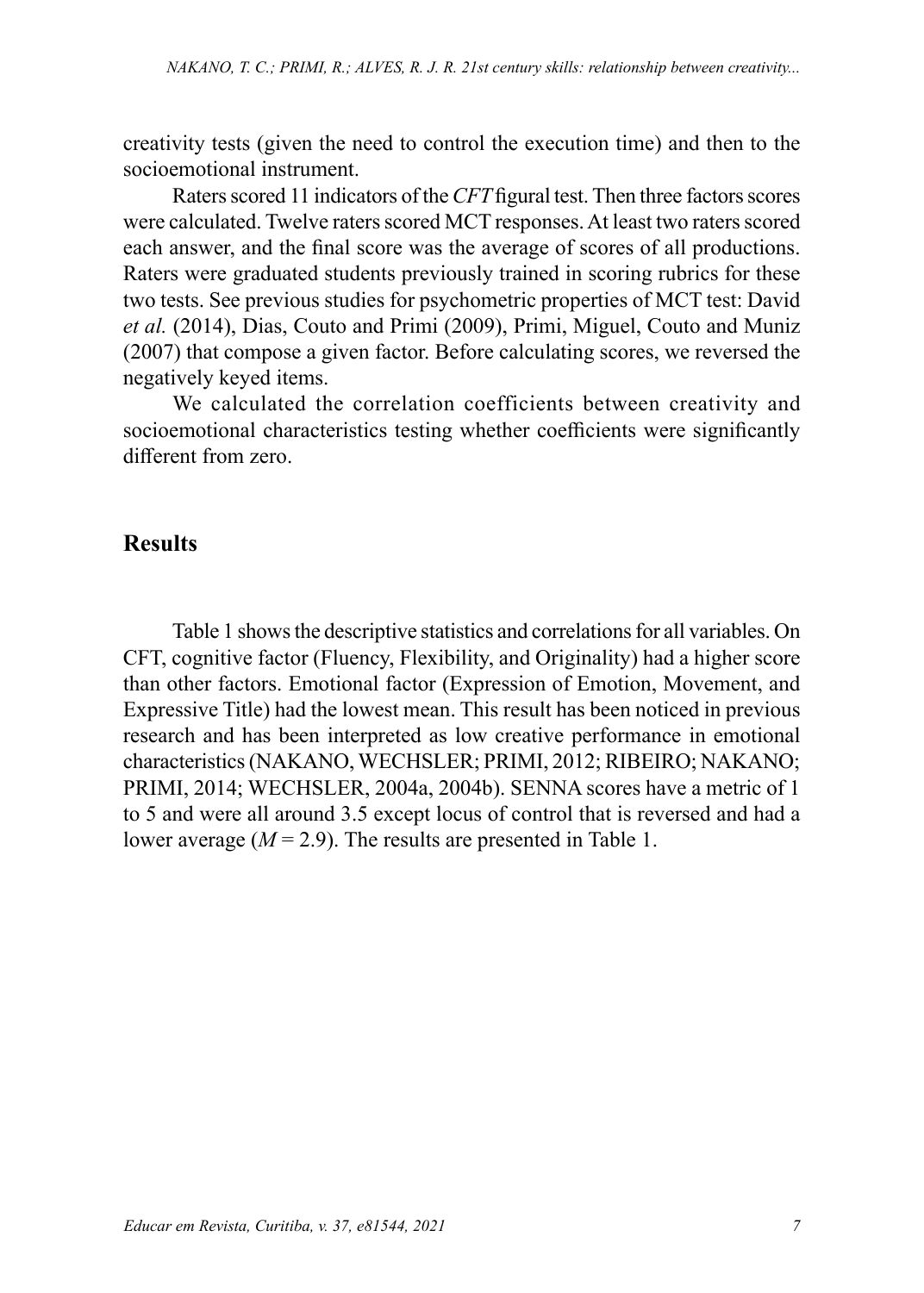| TABLE 1 – MEANS, STANDARD DEVIATIONS, AND CORRELATIONS WITH CONFIDENCE INTERVALS                                                                                                                                                                                                                                                                                                      |                |                  |                          |                 |                |            |              |                 |                     |                    |                    |                 |           |                |
|---------------------------------------------------------------------------------------------------------------------------------------------------------------------------------------------------------------------------------------------------------------------------------------------------------------------------------------------------------------------------------------|----------------|------------------|--------------------------|-----------------|----------------|------------|--------------|-----------------|---------------------|--------------------|--------------------|-----------------|-----------|----------------|
| Variable                                                                                                                                                                                                                                                                                                                                                                              | $\overline{M}$ | D P              |                          | $\sim$          | 3              | 4          | $\mathbf{S}$ | $\circ$         | $\overline{ }$      | $\infty$           | $\circ$            | $\overline{10}$ |           | $\overline{2}$ |
|                                                                                                                                                                                                                                                                                                                                                                                       |                |                  |                          |                 |                |            |              |                 |                     |                    |                    |                 |           |                |
| 1. cft elb                                                                                                                                                                                                                                                                                                                                                                            | 10.0           | 8.0              |                          |                 |                |            |              |                 |                     |                    |                    |                 |           |                |
| 2. cft_emo                                                                                                                                                                                                                                                                                                                                                                            | 0.74           | 1.4              | $\frac{1}{4}$            |                 |                |            |              |                 |                     |                    |                    |                 |           |                |
| 3. cft_cog                                                                                                                                                                                                                                                                                                                                                                            | 15.9           | 8.5              | $\mathbf{61}^{\ast\ast}$ | $\frac{1}{2}$   |                |            |              |                 |                     |                    |                    |                 |           |                |
| 4. TCFtotal                                                                                                                                                                                                                                                                                                                                                                           | 27.5           | 5.3              | $90^{\circ}$             | 42"             | 89             |            |              |                 |                     |                    |                    |                 |           |                |
| 5. mct qual                                                                                                                                                                                                                                                                                                                                                                           | 2.43           | 3.9              | $.22**$                  | $\ddot{1}$      | $.20*$         | $26$ **    |              |                 |                     |                    |                    |                 |           |                |
| 6. mct flex                                                                                                                                                                                                                                                                                                                                                                           | 0.31           | $0.\overline{3}$ | $\ddot{16}$              | $\overline{10}$ | $.19*$         | $20^{**}$  | $.72$ **     |                 |                     |                    |                    |                 |           |                |
| 7. TCMtotal                                                                                                                                                                                                                                                                                                                                                                           | 2.7            | 4.2              | $.22**$                  | $\ddot{1}$      | $\frac{1}{2}$  | 26"        | $1,00^{**}$  | .76             |                     |                    |                    |                 |           |                |
|                                                                                                                                                                                                                                                                                                                                                                                       |                |                  |                          |                 |                |            |              |                 |                     |                    |                    |                 |           |                |
| 8. F1. Cons                                                                                                                                                                                                                                                                                                                                                                           | 3.5            | 0.61             |                          | $\overline{0}$  |                | $\ddot{4}$ | °°; 0        | $.26***$        | $0.30**$            |                    |                    |                 |           |                |
| 9. F2. Extr                                                                                                                                                                                                                                                                                                                                                                           | 3.2            | 0.50             | $\overline{0}$           |                 |                |            | 13           | .09             | 0,13                | .38                |                    |                 |           |                |
| 10. F3. Neur                                                                                                                                                                                                                                                                                                                                                                          |                | 0.62             | $-0.5$                   | 00              | $-0.01$        |            | 06           | $\overline{08}$ | 0,07                | 43"                |                    |                 |           |                |
| 11. F4. Agre                                                                                                                                                                                                                                                                                                                                                                          | 3.4            | 0.66             | $.18***$                 | 09              | $\frac{1}{21}$ | 23"        | 21"          | $\Xi$           | $0,21$ <sup>*</sup> | $.60^{\circ\circ}$ | .48                | $20^{**}$       |           |                |
| 12. F5. Opns                                                                                                                                                                                                                                                                                                                                                                          | 3.4            | 0.82             | 19"                      | $\overline{10}$ | $.17*$         | 21"        | .13          | $\overline{0}$  | 0,13                | 47"                | $54**$             | $\Xi$           | $.69"$    |                |
| 13. F6. ELoc                                                                                                                                                                                                                                                                                                                                                                          | 2.9            | 0.75             | $.15^*$                  | 60              | $\overline{0}$ | $.13*$     | $-15$        | $-23$           | $-0.16$             | $-0.3$             | $31$ <sup>**</sup> | $-41"$          | $32^{**}$ | .56"           |
| Legend: CFT = Completing Figures Test; MCT = Metaphor Creation Test; Cons = Conscientiouness; Extr = Extroversion; Neur = Emotional Stability;<br>Agre = Agreeableness; Opns = Open Mindedness; ELoc = External Locus of Control; * indicates $p < 0.05$ . * * indicates $p < 0.1$ .<br><i>Note: M</i> and <i>SD</i> are used to represent mean and standard deviation, respectively. |                |                  |                          |                 |                |            |              |                 |                     |                    |                    |                 |           |                |
| SOURCE: author's elaboration.                                                                                                                                                                                                                                                                                                                                                         |                |                  |                          |                 |                |            |              |                 |                     |                    |                    |                 |           |                |

*NAKANO, T. C.; PRIMI, R.; ALVES, R. J. R. 21st century skills: relationship between creativity...*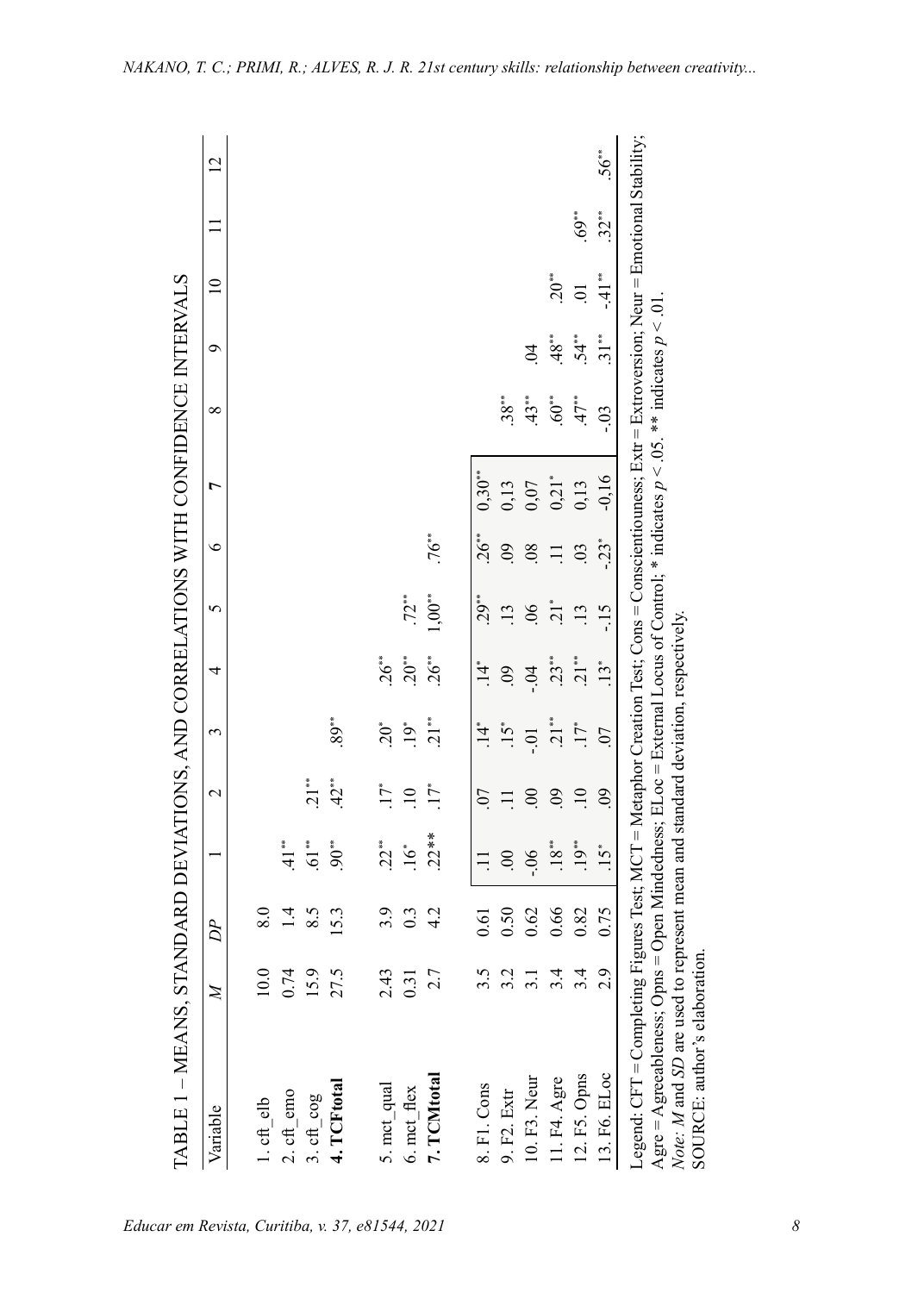The shaded part of Table 1 shows Pearson's correlations of creativity and socioemotional skills. Figural creativity total was positively correlated with four factors: agreeableness, open mindedness, conscientiousness and external locus of control. The effect size was small (.13 to .23). Conscientiousness and Extroversion were also positively correlated with the cognitive factor. Agreeableness and Open-Mindedness presented positive correlations with cognitive and elaboration factors. Locus of control only showed significant correlations with Elaboration factor. Neuroticism was not related to any figural creativity measure.

Verbal creativity total was positively correlated with conscientiousness and agreeableness with small to moderate magnitude (.21 to .30). The metaphor quality measure was positively correlated to conscientiousness and agreeableness and flexibility with conscientiousness and negatively with external locus of control.

#### **Discussion**

We found that creativity was positively and significantly related to socioemotional skills, namely: agreeableness, conscientiousness, openmindedness, and locus of control. Also, figural creativity is associated with all these skills, and verbal creativity (metaphor production) was strongly associated with conscientiousness.

Agreeableness is interpreted as a tendency to act cooperatively, and have empathy and depth and closeness in interpersonal relationships (SANTOS; PRIMI, 2014) is listed as a characteristic of creative personality. A series of research on the subject reported results confirming the relationship between creativity and agreeableness (BATEY; FURNHAM, 2006; CHÁVEZ-EAKLE; EAKLE; CRUZ-FUENTES, 2012; CHRISTENSEN; DREWSEN; MAALOE, 2014; HUGHES; FURNHAM; BATEY, 2013; HSU; HOA; FAN, 2011; SILVIA *et al.*, 2011; VON STUM; CHUNG; FURNHAM*,* 2011). Also, creative products are related to a people's collective effort and not produced by isolated individuals. We can also mention that agreeableness is related to school achievement. This result is probably related to agreeable students being willing to do the tasks asked by the teachers and researchers.

Open-mindedness is associated with curiosity, imagination, broad interests, and wealth of ideas, particularly in new situations. Open students have increased chances to retrieve remote ideas and associations, resulting in creative thinking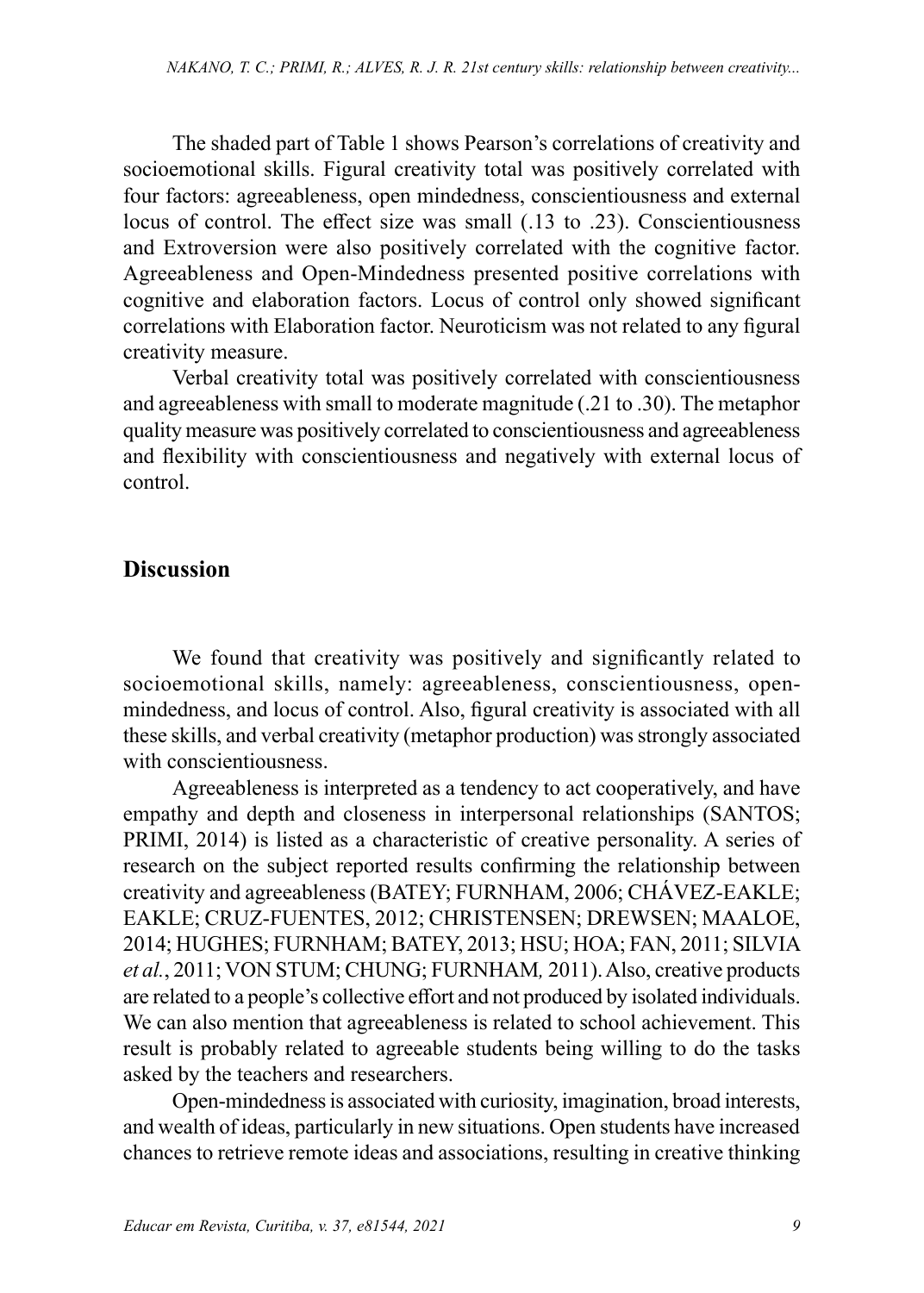(BATEY; CHAMORRO-PREMUZIC; FURNHAM, 2010). Creative people tend to be open to the unknown world, both outside and inside, tend to be more imaginative, seek external stimulation. They also be spontaneous and uninhibited expressing ideas and emotions without being afraid of error and welcome new information even when they are complex (FEIST, 1998; WECHSLER, 2018). Openness is the number one Big Five factor associated to creativity (BATEY; CHAMORRO-PREMUZIC; FURNHAM, 2010; BATEY; FURNHAM, 2006; BATEY, FURNHAM; SAFFIULINA, 2010; CHANG *et al*., 2015; CHEN, 2016; CHENG; KIM; HULL*,* 2010; CONNER; SILVIA, 2015; DOLINGER; URBAN; JAMEZ, 2004; FEIST, 1998; HOSEINIFAR *et al.,* 2011; HUGHES *et al..,* 2013; IVCEVIC; MAYER, 2007; KING; WALKER; BROYLES, 1996; LUBART, 2007; MA, 2009; MARTINSEN, 2011; MCCRAE, 1993; NELSON; RAWLINGS, 2010; PRABHU; SUTTON; SAUSER, 2008; PURYEAR; KETTLER; RINNI, 2017; SILVIA *et al*., 2009, 2014; SUN; CHOI, 2009; TEHRAN; KHALEDI, 2014; VON STUMM *et al*., 2011; WOLFRADT; PRETZ, 2001; ZARE; FLINCHBAUGH, 2018).

Conscientiousness describes a tendency to be organized, hardworking, responsible, disciplined, persistent, and task-oriented from organized goals (SANTOS; PRIMI, 2014). Such skills are essential for the long-term creative process, especially the development of final products, as they are usually the result of many failed attempts, effort, and dedication. This factor is composed of skills related to self-discipline, goal setting, and persistence (PURYERAR *et al*., 2017). Ivcevic and Nusbaum (2017) propose two abilities related to the implementation phase of creative process. The person "select promising ideas and develop ideas into products and services" (IVCEVIC; NUSBAUM, 2017, p. 343) described as: "(1) revising and re-strategizing on the way from the creative idea to a completed product; and (2) sustaining and maintaining effort in the face of obstacles and discouragement" (IVCEVIC; NUSBAUM, 2017, p. 346). These are explicit attributes of the conscientiousness domain on the Big Five Model.

The literature shows that the relationship between conscientiousness and creativity is not stable (REITER-PALMON; ILLIES; KOBE-CROSS, 2009). Sometimes a positive relationship is described (CHANG *et al*., 2015; CHEN, 2016; HOSEINIFAR *et al*., 2011; PURYEAR; KETTLER; RINNI, 2017; SILVIA *et al*., 2014; XU *et al*., 2018; ZARE; FLINCHBAUGH, 2018), but also an absence of relationship (CHAMORRO-PREMUZIC, 2006; FURNHAM; BATCHIAR, 2008; GEORGE; ZHOU, 2001; KELLY, 2006; TEHRAN; KHALEDI, 2014) or even negative correlation (FURNHAM; ZHANG; CHAMORRO-PREMIZIC, 2006; ROBERT; CHEUNG, 2010; WOLFRADT; PRETZ, 2001). One possible explanation of absence or a negative relationship between conscientiousness and creativity is based on the idea that high conscientiousness individuals have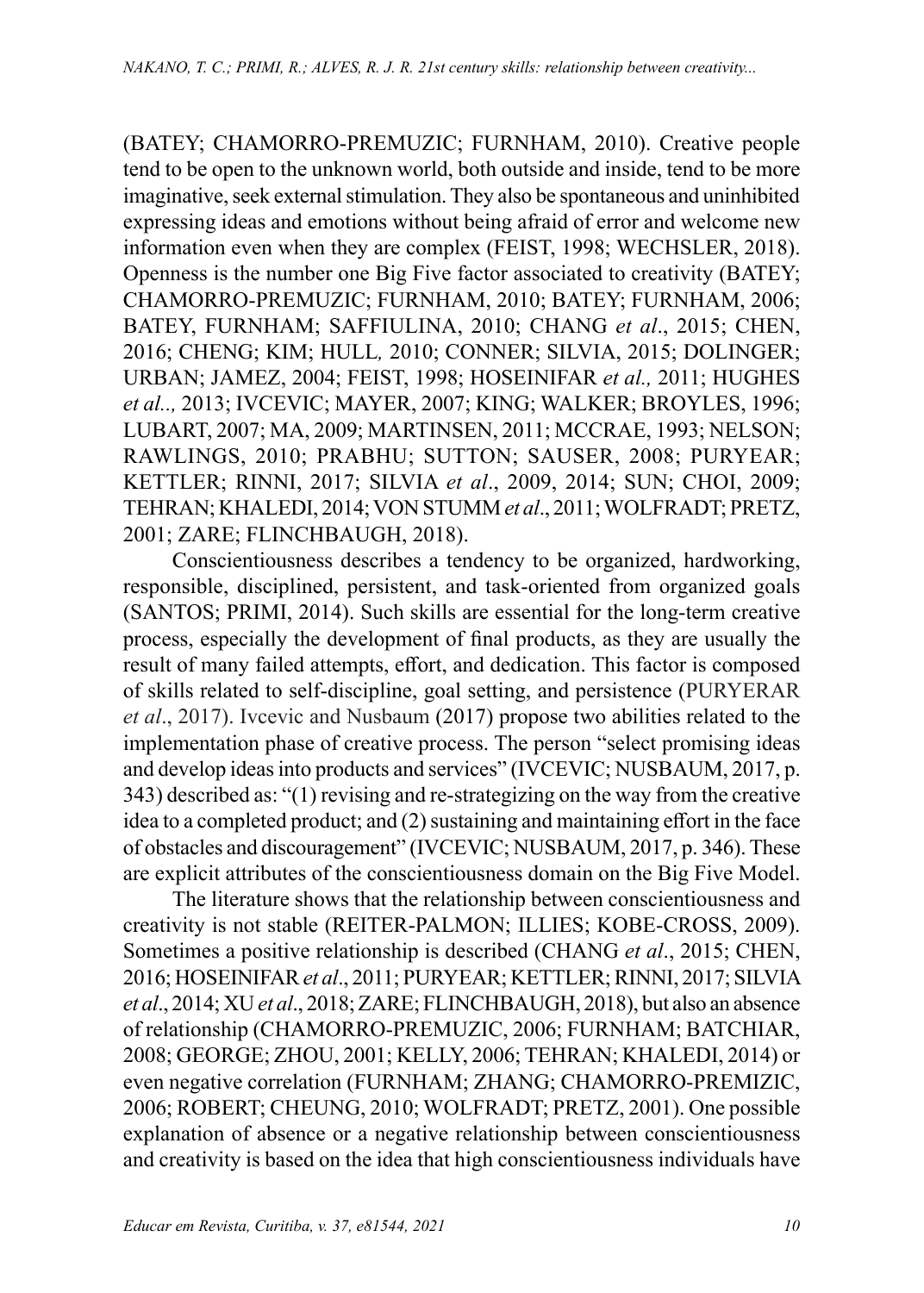difficulty breaking rules and acting impulsively. There are typical characteristic of a creative individual. Such behaviors can decrease the chances of being unconventional and finding original ideas (BATEY; CHAMORRO-PREMUZIC; FURNHAM, 2010).

The absence of correlation with extroversion was an unexpected result because several studies have shown that more outgoing people are more creative (BATEY; CHAMORRO-PREMUZIC; FURNHAM*,* 2010; FURNHAM; BACHTIAR, 2008; NAKANO; CASTRO, 2013; GONÇALVES; SCHELINI; DEFFENDI, 2016; ZHANG; ZHOU; KWAN, 2017), because they are more confident in their skills (CHIANG; HSU; SHIH, 2017). One possible reason is that the domain of creativity assessed by metaphor and drawing production was more close to an academic task and not personal expression that would be more related to extroversion.

We found the most expected association of socioemotional skills and creativity (figural and verbal) demonstrated in adults study. However, caution is recommended to interpret the results considering certain limitations presented on this study, such as the number of participants, the instruments selected to measure each of the constructs, and the investigation of a single Brazilian state. Future studies involving other instruments for assessing socioemotional competences, and assessing other aspects of creativity in addition to their verbal and figurative expression are recommended. The review of studies has pointed out that the relationship between the constructs may vary based on the type of creativity measure used.

## **REFERENCES**

ABRAHAMS, Loes *et al*. Social-emotional skill assessment in children and adolescents: Advances and challenges in personality, clinical, and educational contexts. *Psychological Assessment*, Washington, v. 31, n. 4, p. 460-473, 2019. Available at: https://doi. org/10.1037/pas0000591. Accessed on: Oct. 23, 2021.

ATANNAZIO, Orazio *et al.* Inequality in socio-emotional skills: a cross-cohort comparison. *Journal of Public Economics*, [*S. l.*], v. 191, p. 1-32, 2020. Available at: https://doi.org/10.1016/j.jpubeco.2020.104171. Accessed on: Oct. 23, 2021.

BATEY, Mark; FURNHAM, Adrian. Creativity, intelligence and personality: A critical review of the scattered literature. *Genetic, General and Social Psychology Monographs,* [*S. l.*], v. 132, n. 4, p. 355-429, 2006. Available at: https://doi.org/10.3200/ MONO.132.4.355-430. Accessed on: Oct. 23, 2021.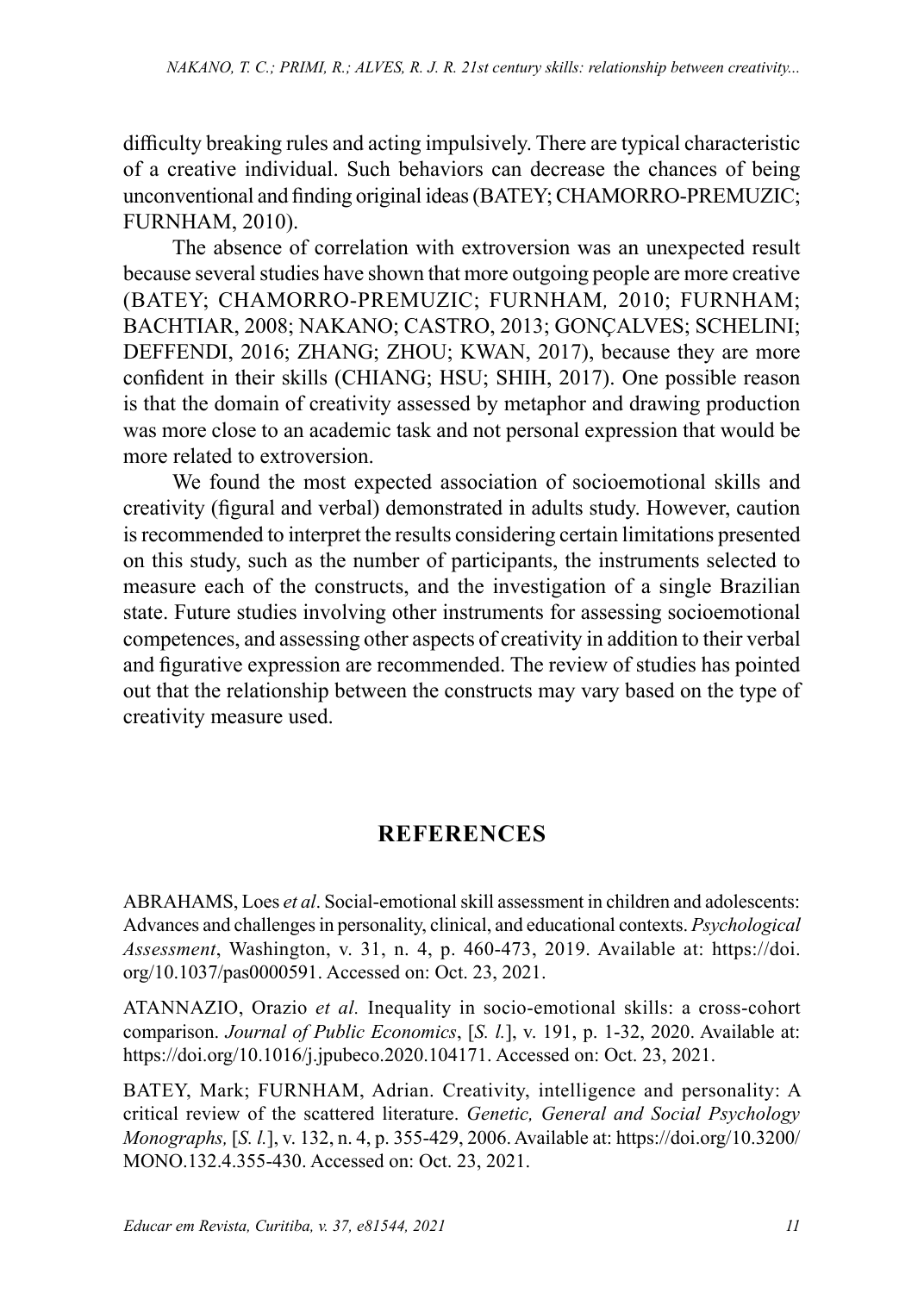BATEY, Mark; CHAMORRO-PREMUZIC, Tomas; FURNHAM, Adrian. Individual differences in ideational behavior: can the Big Five and psychometric intelligence predict creativity scores? *Creativity Research Journal*, [*S. l.*], v. 22, n. 1, p. 90-97, 2010. Available at: https://doi.org/10.1080/10400410903579627. Accessed on: Oct. 23, 2021.

BATEY, Mark; FURNHAM, Adrian; SAFIULLINA, Xeniya. Intelligence, general knowledge and Personality as predictors of creativity. *Learning & Individual Differences,* [*S. l.*], v. 20, n. 5, p. 532-535, 2010. Available at: https://doi.org/10.1016/j. lindif.2010.04.008. Accessed on: Oct. 23, 2021.

CHAMORRO-PREMUZIC, Tomas. Creativity versus conscientiousness: which is a better predictor of student performance? *Applied Cognitive Psychology*, [*S. l.*], v. 20, n. 4, p. 521- 531, 2006. Available at: https://doi.org/10.1002/acp.1196. Accessed on: Oct. 23, 2021.

CHANG, Chi-Cheng *et al.* Predicting the creativity of design majors based on the interaction of diverse personality traits. *Innovations in Education and Teaching International*, [*S. l.*], v. 52, n. 4, p. 371-382, 2015. Available at: https://doi.org/10.1080 /14703297.2014.999697. Accessed on: Oct. 23, 2021.

CHARYTON, Christine *et al*. Creativity as an attribute of positive psychology: The impact of positive and negative affect on the creative personality. *Journal of Creativity in Mental Health*, [*S. l.*], v. 4, n. 1, p. 57-66, 2009. Available at: https://doi. org/10.1080/15401380802708791. Accessed on: Oct. 23, 2021.

CHÁVEZ-EAKLE, Rosa Aurora, EAKLE, Jonathan; CRUZ-FUENTES, Carlos. The Multiple Relations Between Creativity and Personality. *Creativity Research Journal*, [*S. l.*], v. 24, n. 1, p. 76-82, 2012. Available at: https://doi.org/10.1080/10400419.2012. 649233. Accessed on: Oct. 23, 2021.

CHEN, Bin-Bin. Conscientiousness and everyday creativity among Chinese undergraduate students. *Personality and Individual Differences*, [*S. l.*], v. 102, p. 56-59, 2016. Available at: https://doi.org/10.1016/j.paid.2016.06.061. Accessed on: Oct. 23, 2021.

CHENG, Yiling; KIM, Kyung Hee; HULL, Mary Michael. Comparisons of creative styles and personality types between American and Taiwanese college students and the relationship between creative potential and personality types. *Psychology of Aesthetics, Creativity and the Arts*, [*S. l.*], n. 4, v. 2, p. 103-112, 2010. Available at: https://doi. org/10.1037/a0017430. Accessed on: Oct. 23, 2021.

CHIANG, Yun Hwa; HSU, Chun; SHIH, His-An. Extroversion personality, domain of knowledge, and the creativity of new product development engineers. *Creativity Research Journal*, [*S. l.*], v. 29, n. 4, p. 387-396, 2017. Available at: https://doi.org/10.1080/1040 0419.2017.1376501. Accessed on: Oct. 24, 2021.

CHRISTENSEN, Bo; DREWSEN, Lizette Kristine; MAALOE, Johannes. Implicit Theories of the Personality of the Ideal Creative Employee. *Psychology of Aesthetics, Creativity and the Arts,* Worcester, v. 8, n. 2, p. 189-197, 2014. Available at: https://doi. org/10.1037/a0036197. Accessed on: Oct. 24, 2021.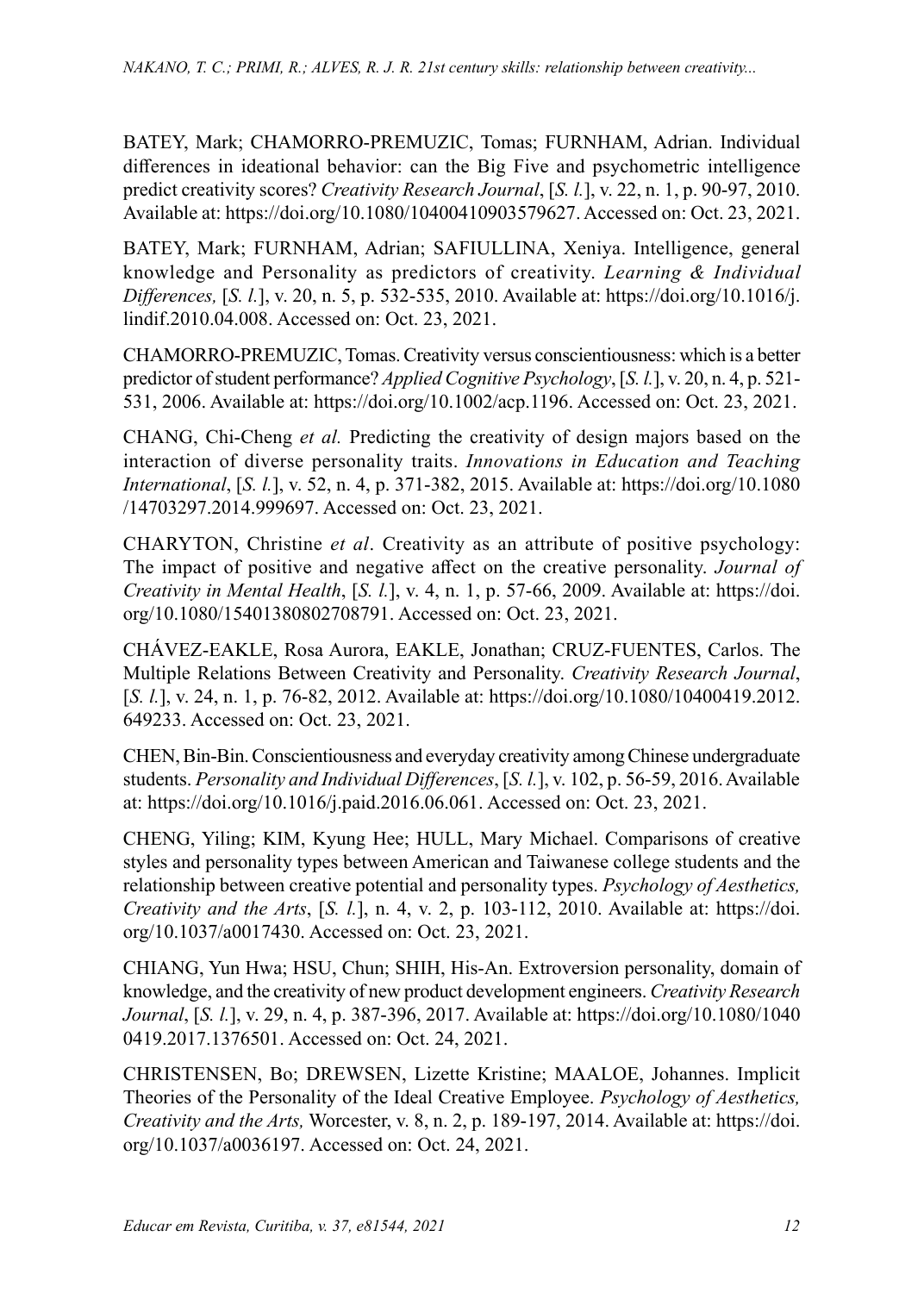CLERKIN, Aidan. Filling in the gaps: A theoretical grounding for an education programme for adolescent socioemotional and vocational development in Ireland. *Review of Education,* London, v. 6, n. 2, p. 146-179, 2018. Available at: https://doi.org/10.1002/ rev3.3113. Accessed on: Oct. 24, 2021.

CONNER, Tamlin; SILVIA, Paul. Creative days: A daily diary study of emotion, personality, and everyday creativity. *Psychology of Aesthetics, Creativity, and the Arts*, Washington, v. 9, n. 4, p. 463-470, 2015. Available at: https://doi.org/10.1037/aca0000022. Accessed on: Oct. 24, 2021.

CUI, Joy *et al.* Multilevel factors affecting early socioemotional development in humans. *Behavioral Ecology and Sociobiology*, [*S. l.*], v. 72, p. 172-192, 2018. Available at: https:// doi.org/10.1007/s00265-018-2580-9. Accessed on: Oct. 24, 2021.

DAVID, Ana Paula *et al*. Metáforas e pensamento divergente: criatividade, escolaridade e desempenho em Artes e Tecnologias. *Avaliação Psicológica*, Campinas, v. 13, n. 2, p. 147-156, 2014. Available at: http://pepsic.bvsalud.org/scielo.php?script=sci\_ arttext&pid=S1677-04712014000200002&lng=pt&nrm=iso. Accessed on: Oct. 24, 2021.

DELANEY, Liam; HARMON, Colm; RYAN, Martin. The role of noncognitive traits in undergraduate students behaviors. *Economics of Education Review*, [*S. l.*], v. 32, n. C, p. 181-195, 2013. Available at: https://doi.org/10.1016/j.econedurev.2012.07.009. Accessed on: Oct. 24, 2021.

DIAS, Augusto Rodrigues; COUTO, Gleiber; PRIMI, Ricardo. Avaliação da criatividade por meio da produção de metáforas. *Psico*, Porto Alegre, v. 40, n. 2, p. 210-210, 2009. Available at: https://revistaseletronicas.pucrs.br/ojs/index.php/revistapsico/article/ view/1514. Accessed on: Oct. 24, 2021.

DOLLINGR, Stephen; URBAN, Klaus; JAMES, Troy. Creativity and openness: further validation of two creative product measures. *Creativity Research Journal*, [*S. l.*], v. 16, n. 1, p. 35-47, 2004. Available at: https://doi.org/10.1207/s15326934crj1601\_4. Accessed on: Oct. 24, 2021.

FEIST, Gregory. A meta-analysis of personality in scientific and artistic creativity. *Personality and Social Psychology Review,* [*S. l.*], v. 4, p. 290-309, 1998. Available at: https://doi.org/10.1207/s15327957pspr0204\_5. Accessed on: Oct. 23, 2021.

FURNHAM, Adrian; ZHANG, Jane; CHAMORRO-PREMUZIC, Tomaz. The relationship between psychometric and self-estimated intelligence, creativity, personality, and academic achievement. *Cognition and Personality*, [*S. l.*], v. 25, n. 2, p. 119-145, 2006. Available at: https://doi.org/10.2190/530V-3M9U-7UQ8-FMBG. Accessed on: Oct. 23, 2021.

FURNHAM, Adrian; BACHTIAR, Velicia. Personality and intelligence as predictors of creativity. *Personality and Individual Differences*, [*S. l.*], v. 45, n. 7, p. 613-617, 2008. Available at: https://doi.org/10.1016/j.paid.2008.06.023. Accessed on: Oct. 24, 2021.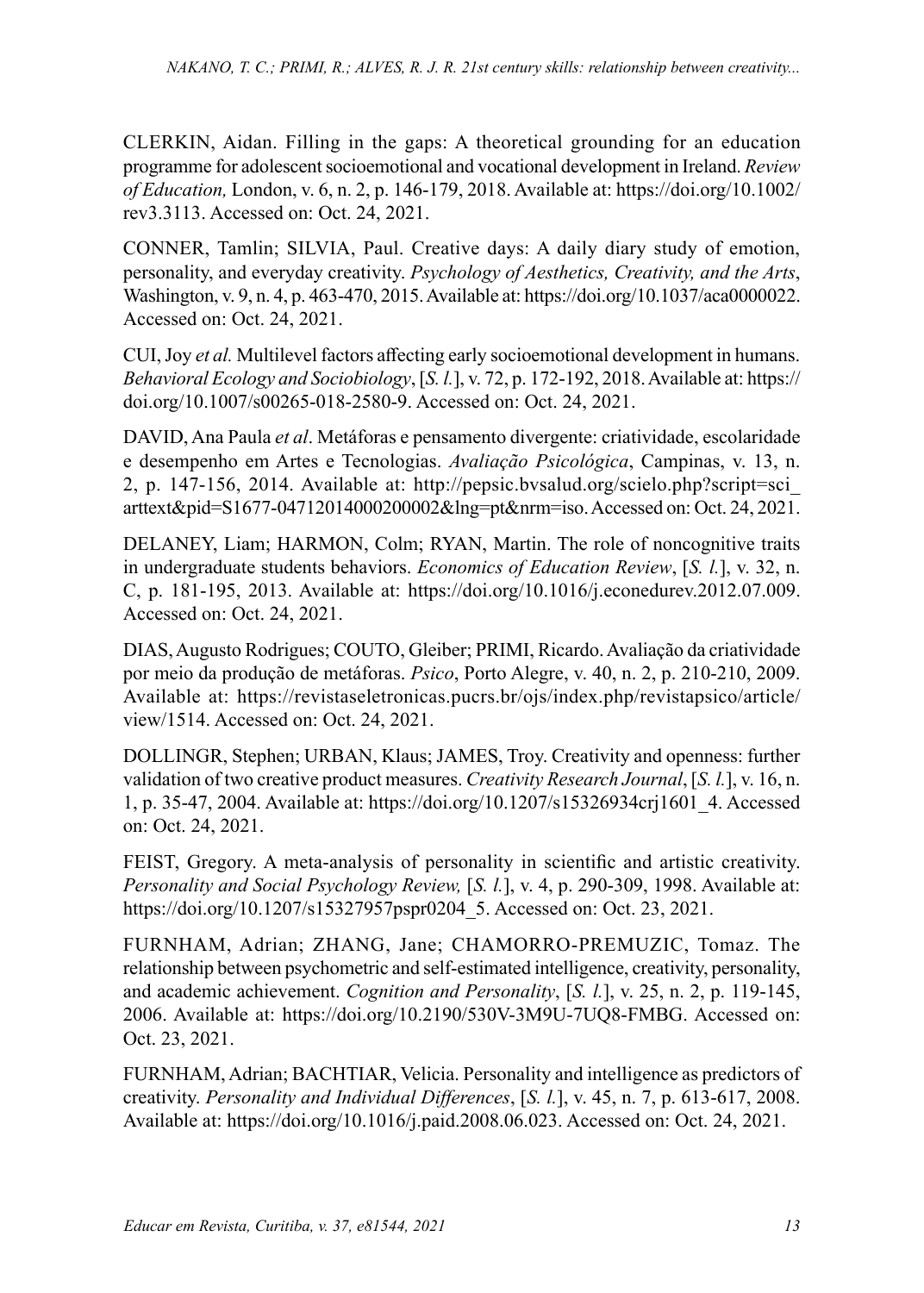GEORGE, Jennifer; ZHOU, Jing. When openness to experience and conscientiousness are related to creative behavior: An interactional approach. *Journal of Applied Psycholog*, [*S. l.*], v. 86, n. 3*,* p. 513-524, 2001. Available at: https://doi.org/10.1037/0021-9010.86.3.513. Accessed on: Oct. 24, 2021.

GONÇALVES, Maria Clara Miceli; SCHELINI, Patricia Waltz; DEFFENDI, Luma Tizzioto. A relação entre extroversão e criatividade: um estudo com universitários brasileiros. *Boletim de Psicologia,* São Paulo, v. 66, n. 145, p. 171- 186, 2016. Available at: http://pepsic.bvsalud.org/scielo.php?script=sci\_abstract&pid =S0006-59432016000200006. Accessed on: Oct. 24, 2021.

GRIGORENKO, Elena. Creativity: a challenge for contemporary education. *Comparative Education*, [*S. l.*], v. 55, n. 1, p. 116-132, 2019. Available at: https://doi.org/10.1080/03 050068.2018.1541665. Accessed on: Oct. 24, 2021.

HECKMAN, James; STIXRUD, Jora; URZUA, Sergio. The effect of cognitive and noncognitive abilities on labor market outcomes and social behavior*. Journal of Labor Economics*, Chicago, v. 24, n. 3, p. 411-482, 2006. Available at: http://dx.doi.org/0734- 306X/2006/2403-0003. Accessed on: Oct. 24, 2021.

HOSEINIFAR, Jafar *et al.* An investigation of the relations between creativity and five factors of personality in students. *Procedia – Social and Behavioral Sciences*, [*S. l.*], v. 30, p. 2037-2041, 2011. Available at: https://doi.org/10.1016/j.sbspro.2011.10.394. Accessed on: Oct. 24, 2021.

HUGHES, David John; FURNHAM, Adrian; BATEY, Mark. The structure of personality predictors of self-rated creativity. *Thinking Skills and Creativity*, [*S. l.*], v. 9, p. 76-84, 2013. Available at: https://doi.org/10.1016/j.tsc.2012.10.001. Accessed on: Oct. 24, 2021.

HSU, Michael; HOU, Sheng-Tsung; FAN, Hsueh-Liang. Creative self-efficacy and innovative behavior in a service setting: Optimism as a moderator. *The Journal of Creative Behavior*, [*S. l.*], v. 45, n. 4, p. 258-272, 2011. Available at: https://doi. org/10.1002/j.2162-6057.2011.tb01430.x. Accessed on: Oct. 24, 2021.

IVCEVIC, Zorana; MAYER, John. Creative types and personality. *Imagination, cognition and personality,* [*S. l.*], v. 26, n. 1-2, p. 65-86, 2007. Available at: https://doi. org/10.2190/0615-6262-G582-853U. Accessed on: Oct. 23, 2021.

IVCEVIC, Zorana; NUSBAUM, Emily. From having an idea to doing something with it: Self-regulation for creativity. *In*: KARWOWSKI, Maciej; KAUFMAN, James. *The creative self*: Effect of beliefs, self-efficacy, mindset, and identity. Cambridge, USA: Elsevier Academic Press, 2017. p. 343-365.

KAUFMAN, James; LURIA, Sarah; BEGHETTO, Ronald. Creativity. *In*: PFEIFFER, Steven. *APA Handbook of Giftedness and Talent.* Washington: American Psychological Association, 2018. p. 287-298.

KELLY, Kathryn. Relationship between the five-factor model of personality and the scale of creative attributes and behavior: A validation study. *Individual Differences*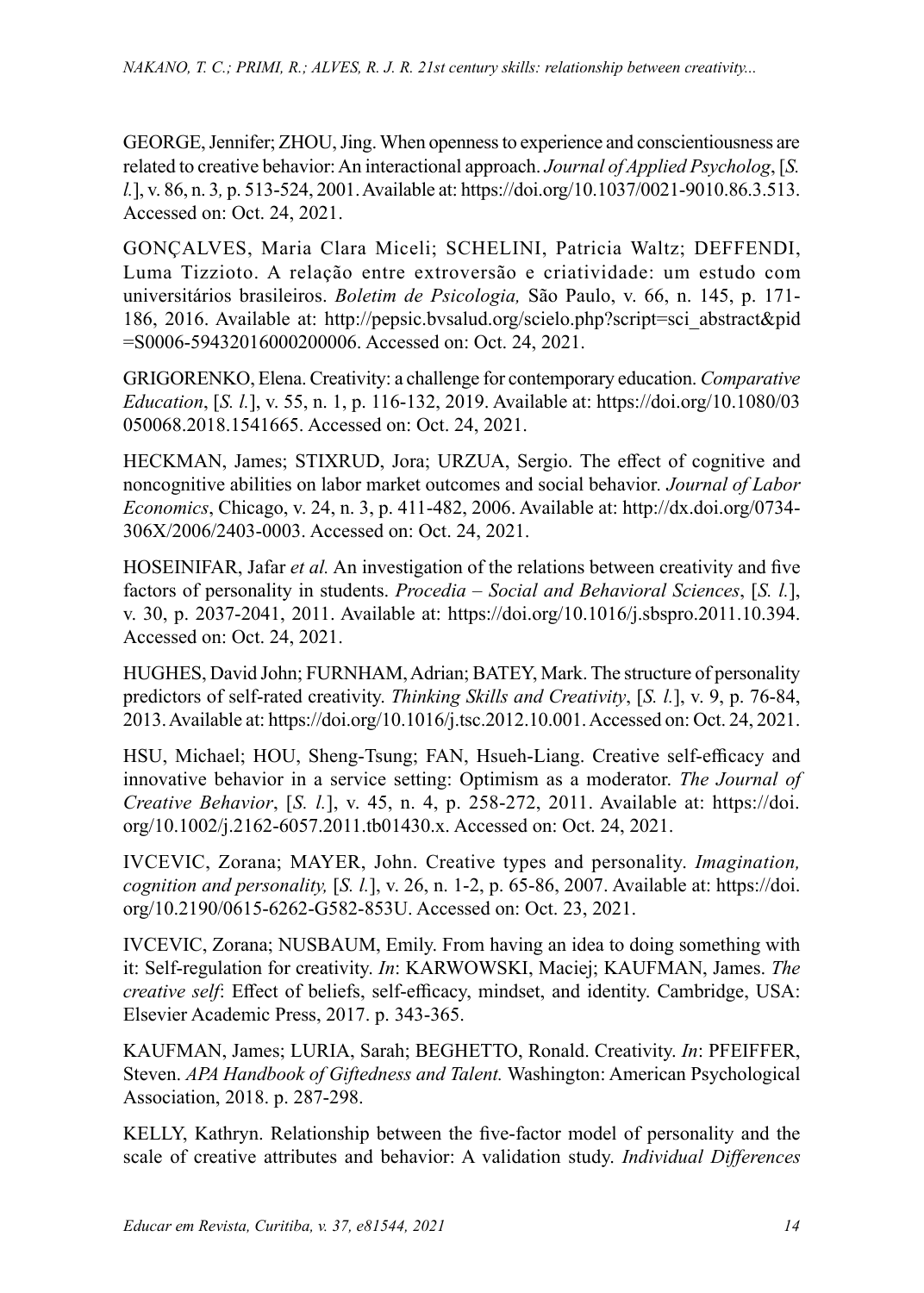*Research,* [*S. l.*], v. 4, n. 5, p. 299-305, 2006. Available at: https://psycnet.apa.org/ record/2006-20322-002. Accessed on: Oct. 24, 2021.

KING, Laura; WALKER, Lori McKee; BROYLES, Sheri. Creativity and the Five-Factor Model. *Journal of Research in Personality,* [*S. l.*], v. 30, n. 2, p. 189-203, 1996. Available at: https://doi.org/10.1006/jrpe.1996.0013. Accessed on: Oct. 24, 2021.

KRAZU, Tim *et al. Fostering and measuring skills:* improving cognitive and noncognitive skills to promote lifetime success. Paris: OECD, 2015. *E-book*. Available at: http://www.oecd.org/edu/ceri/Fostering-and-Measuring-Skills-Improving-Cognitive-and-Non-Cognitive-Skills-to-Promote-Lifetime-Success.pdf. Accessed on: Oct. 24, 2021.

KUPPERS, Elisa *et al.* Children's creativity: a theoretical framework and systematic review. *Review of Educational Research,* [*S. l.*], v. 89, n. 1, p. 93-124, 2019. Available at: https://doi.org/10.3102/0034654318815707. Accessed on: Oct. 24, 2021.

LASSIG, Carly. Creativity talent development: fostering creativity in schools. *In*: SMITH, Susen R. (ed.), *Handbook of giftedness and talent development in the Asia-Pacific*. Singapore: Springer, 2019. p. 1-25.

LECHNER, Clemens; ANGER, Silke; RAMMSTEDT, Beatrice. Socio-emotional Skills in Education and Beyond: Recent Evidence and Future Research Avenues. *In*: BECKER, Rolf. *Research Handbook on the Sociology of Education.* London: Edward Elgar Publishing, 2019. p. 427-453.

LIPNEVICH, Anastasiya; ROBERTS, Richard. Noncognitive skills in education: Emerging research an applications in a variety of international contexts. *Journal of Psychology and Education*, [*S. l.*], v. 22, n. 2, p. 173-177, 2012. Available at: https://doi. org/10.1016/j.lindif.2011.11.016. Accessed on: Oct. 24, 2021.

LUBART, Todd. *Psicologia da criatividade*. Porto Alegre: Artmed, 2007.

MA, Hsen-Hsing. The effect size of variables associated with creativity: a meta-analysis. *Creativity Research Journal*, [*S. l.*], v. 21, n. 1, p. 30-42, 2009. Available at: https://doi. org/10.1080/10400410802633400. Accessed on: Oct. 24, 2021.

MARTINSEN, Oyvind. The Creative Personality: A Synthesis and Development of the Creative Person Profile. *Creativity Research Journal*, [*S. l.*], v. 23, n. 3, 185-202, 2011. Available at: https://doi.org/10.1080/10400419.2011.595656. Accessed on: Oct. 24, 2021.

McCRAE, Robert. Openness to experience as a basic dimension of personality. *Imagination, Cognition and Personality,* [*S. l.*], v. 13, n. 1, p. 39-55, 1993. Available at: https://doi.org/10.2190/H8H6-QYKR-KEU8-GAQ0. Accessed on: Oct. 24, 2021.

MUSSEL, Patrick *et al*. Predicting Creativity Based on the Facets of the Theoretical Intellect Framework. *European Journal of Personality*, [*S. l.*], v. 29, n. 4, p. 459-467, 2015. Available at: https://doi.org/10.1002/per.2000. Accessed on: Oct. 24, 2021.

NAKANO, Tatiana de Cassia; WECHSLER, Solange Muglia; PRIMI, Ricardo. *Teste de Criatividade Figural Infantil*. São Paulo: Vetor, 2012.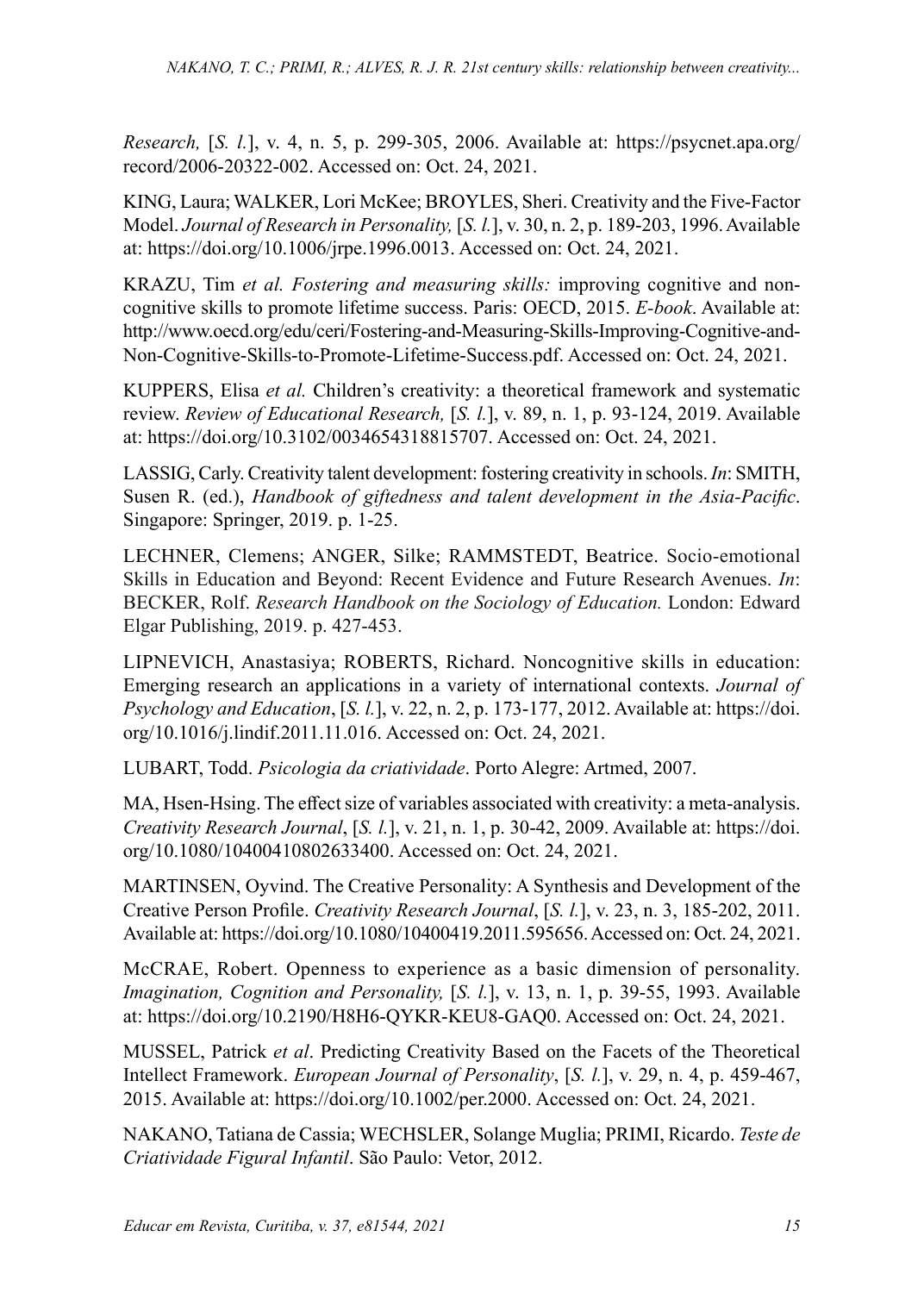NAKANO, Tatiana de Cassia; CASTRO, Livia Rech de. Relação entre criatividade e traços temperamentais em estudantes do ensino fundamental. *Psico-USF,* Bragança Paulista, v. 18, n. 2, p. 249-262, 2013. Available at: https://doi.org/10.1590/S1413- 82712013000200009. Accessed on: Oct. 24, 2021.

NAKANO, Tatiana de Cassia *et al.* Bateria para avaliação das altas habilidades/ superdotação: análise dos itens via Teoria de Resposta ao Item. *Estudos de Psicologia*, Campinas, v. 32, n. 4, p. 729- 741, 2015a. Available at: https://doi.org/10.1590/0103- 166X2015000400016. Accessed on: Oct. 23, 2021.

NAKANO, Tatiana de Cassia *et al*. Intelligence and creativity: relationships and their implications for Positive Psychology. *Psico-USF,* Bragança Paulista, v. 20, n. 2, p. 195- 206, 2015b. Available at: https://doi.org/10.1590/1413-82712015200201. Accessed on: Oct. 24, 2021.

NAKANO *et al*. Multidimensional Assessment of Giftedness: Criterion Validity of Battery of Intelligence and Creativity Measures in Predicting Arts and Academic Talents. *Anales de Psicología*, Lima, v. 32, n. 3, p. 628-637, 2016. Available at: http://dx.doi.org/10.6018/ analesps.32.3.259391. Accessed on: Oct. 23, 2021.

NAKANO, Tatiana de Cassia *et al.* Validity study of intelligence subtests for a Brazilian giftedness assessment battery. *Estudos e Pesquisas em Psicologia,* Rio de Janeiro, v. 17, n. 1, p. 386-405, 2017. Available at: https://www.e-publicacoes.uerj.br/index.php/ revispsi/article/view/35268. Accessed on: Oct. 24, 2021.

NAKANO, Tatiana de Cassia *et al.* Avaliação da criatividade no contexto das altas habilidades/superdotação: evidências de validade. *Estudos e Pesquisas em Psicologia*, Rio de Janeiro, v. 20, n. 3, p. 835-854, 2020a. Available at: https://www.e-publicacoes. uerj.br/index.php/revispsi/article/view/54352/35032. Accessed on: Oct. 24, 2021.

NAKANO, Tatiana de Cassia *et al*. Evidências de validade do subteste de criatividade verbal da bateria de avaliação das altas habilidades/superdotação. *Revista Iberoamericana de Criatividade e Inovação,* Campinas, v. 1, n. 1, p. 13-25, 2020b. Available at: https:// recriai.emnuvens.com.br/revista/article/view/20. Accessed on: Oct. 24, 2021.

NELSON, Barnaby; RAWLINGS, David. Relating schizotypy and personality to the phenomenology of creativity. *Schizophrenia Bulletin*, [*S. l.*], v. 36, n. 2, p. 388-399, 2010. Available at: https://doi.org/10.1093/schbul/sbn098. Accessed on: Oct. 24, 2021.

OLIVEIRA, Karina da Silva; NAKANO, Tatiana de Cassia; WECHSLER, Solange Muglia. Criatividade e saúde mental: uma revisão da produção científica na última década. *Temas em Psicologia,* Ribeirão Preto, v. 24, n. 4, p. 1493-1506, 2016. Available at: http://dx.doi.org/10.9788/TP2016.4-16. Accessed on: Oct. 24, 2021.

PANCORBO, Gina; LAROS, Jacob Arie. Validity evidence of the Social and Emotional Nationwide Assessment (SENNA 1.0) Inventory. *Paideia,* Ribeirão Preto, v. 27, n. 68, p. 339-347, 2017. Available at: https://doi.org/10.1590/1982-43272768201712. Accessed on: Oct. 24, 2021.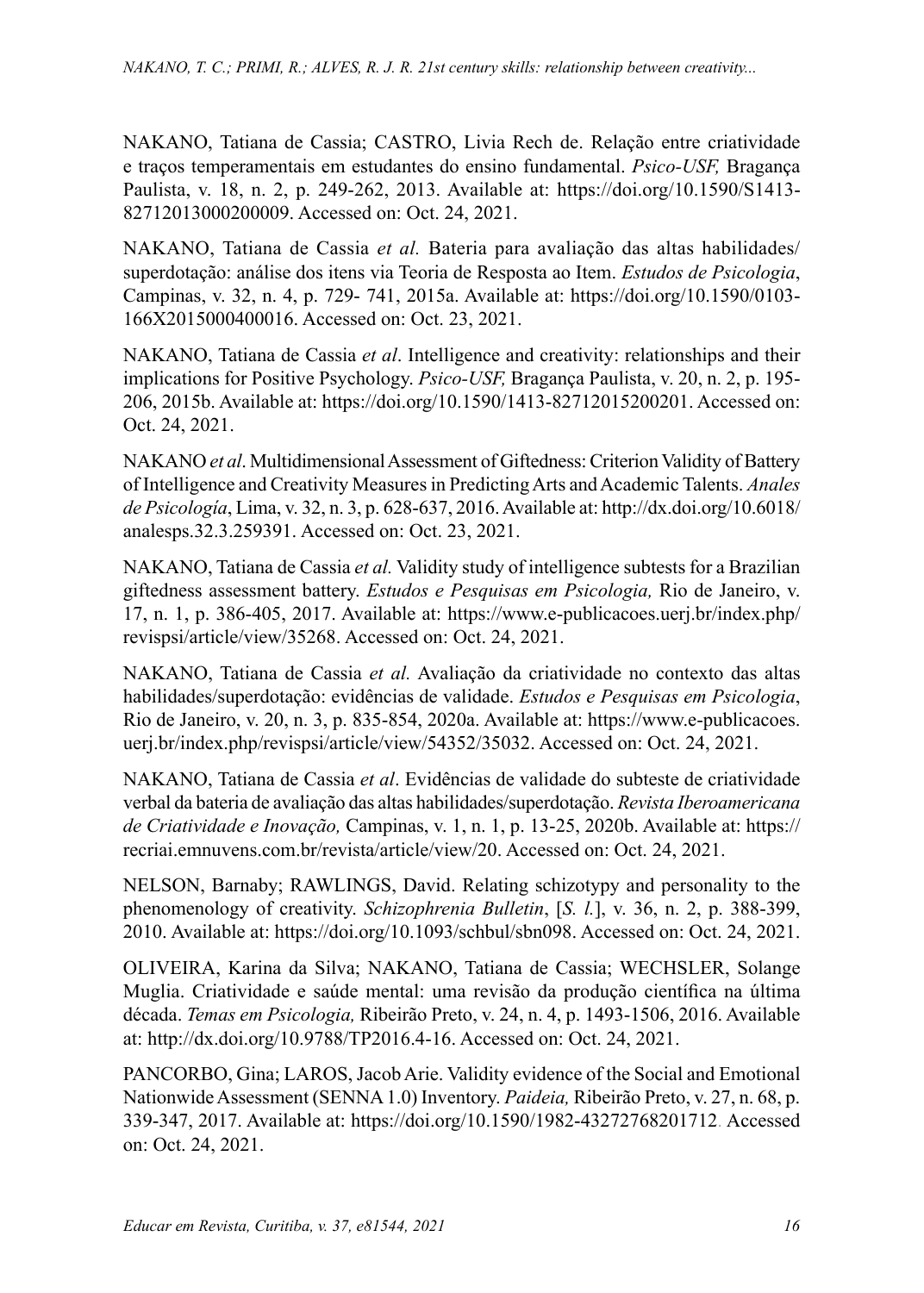PLUCKER, Jonathan; BEGHETTO, Ronald. Why creativity is domain general, why it looks domain specific, and why the distinction does not matter. *In*: STERNBERG, Robert; GRIGORENKO, Elena; SINGER, Jerome. *Who's creative?* Washington: American Psychological Association, 2004. p. 153-167.

PRABHU, Veena; SUTTON, Charlotte; SAUSER, William. Creativity and certain personality traits: understanding the mediating effect of intrinsic motivation. *Creativity Research Journal,* Washington, v. 20, n. 1, p. 53-66, 2008. Available at: https://doi. org/10.1080/10400410701841955. Accessed on: Oct. 24, 2021.

PRIMI, Ricardo *et al*. Precisão de avaliadores na avaliação da criatividade por meio da produção de metáforas. *PsicoUSF*, Campinas, v. 12, n. 2, p. 197-210, 2007. Available at: https://doi.org/10.1590/S1413-82712007000200008. Accessed on: Oct. 24, 2021.

PRIMI, Ricardo *et al*. Development of an Inventory Assessing Social and Emotional skills in Brazilian youth. *European Journal of Psychological Assessment*, [*S. l.*], v. 32, n. 1, p. 5-16, 2016a. Available at: https://doi.org/10.1027/1015-5759/a000343. Accessed on: Oct. 24, 2021.

PRIMI, Ricardo *et al.* Anchoring vignettes: can they make adolescent self-reports of social-emotional skills more reliable, discriminant, and criterion-valid? *European Journal of Psychological Assessment,* [*S. l.*], v. 32, n. 1, p. 39-51, 2016b. Available at: https:// doi.org/10.1027/1015-5759/a000336. Accessed on: Oct. 24, 2021.

PRIMI, Ricardo *et al*. *SENNA V2.0 technical manual*. São Paulo: Instituto Ayrton Senna, 2019a.

PRIMI, Ricardo. Mapping self-report questionnaires for socio-emotional characteristics: What do they measure? *Estudos de Psicologia,* Campinas, v. 36, p. 1-15, 2019b. Available at: https://doi.org/10.1590/1982-0275201936e180138. Accessed on: Oct. 24, 2021.

PRIMI, Ricardo *et al.* True or false? Keying direction and acquiescence influence the validity of socioemotional skills items in predicting high school achievement. *International Journal of Testing*, [*S. l.*], v. 20, n. 2, p. 97-121, 2019c. Available at: https:// doi.org/10.1080/15305058.2019.1673398. Accessed on: Oct. 24, 2021.

PURYEAR, Jeb; KETTLER, Todd; RINN, Anne. Relationships of personality to differential conceptions of creativity: A systematic review. *Psychology of Aesthetics, Creativity, and the Arts*, Washington, v. 11*,* n. 1, p. 59-68, 2017. Available at: https:// doi.org/10.1037/aca0000079. Accessed on: Oct. 24, 2021.

REITER-PALMON, Roni; ILLIES, Jody; KOBE-CROSS, Lisa. Conscientiousness is not always a good predictor of performance: the case of creativity. *The International Journal of Creativity & Problem Solving,* Lincoln, v. 19, n. 2, p. 27-45, 2009. Available at: https://psycnet.apa.org/record/2009-20794-002. Accessed on: Oct. 24, 2021.

RIBEIRO, Walquiria de Jesus; NAKANO, Tatiana de Cassia; PRIMI, Ricardo. Validade da estrutura fatorial de uma bateria de avaliação das altas habilidades/superdotação. *Psico*,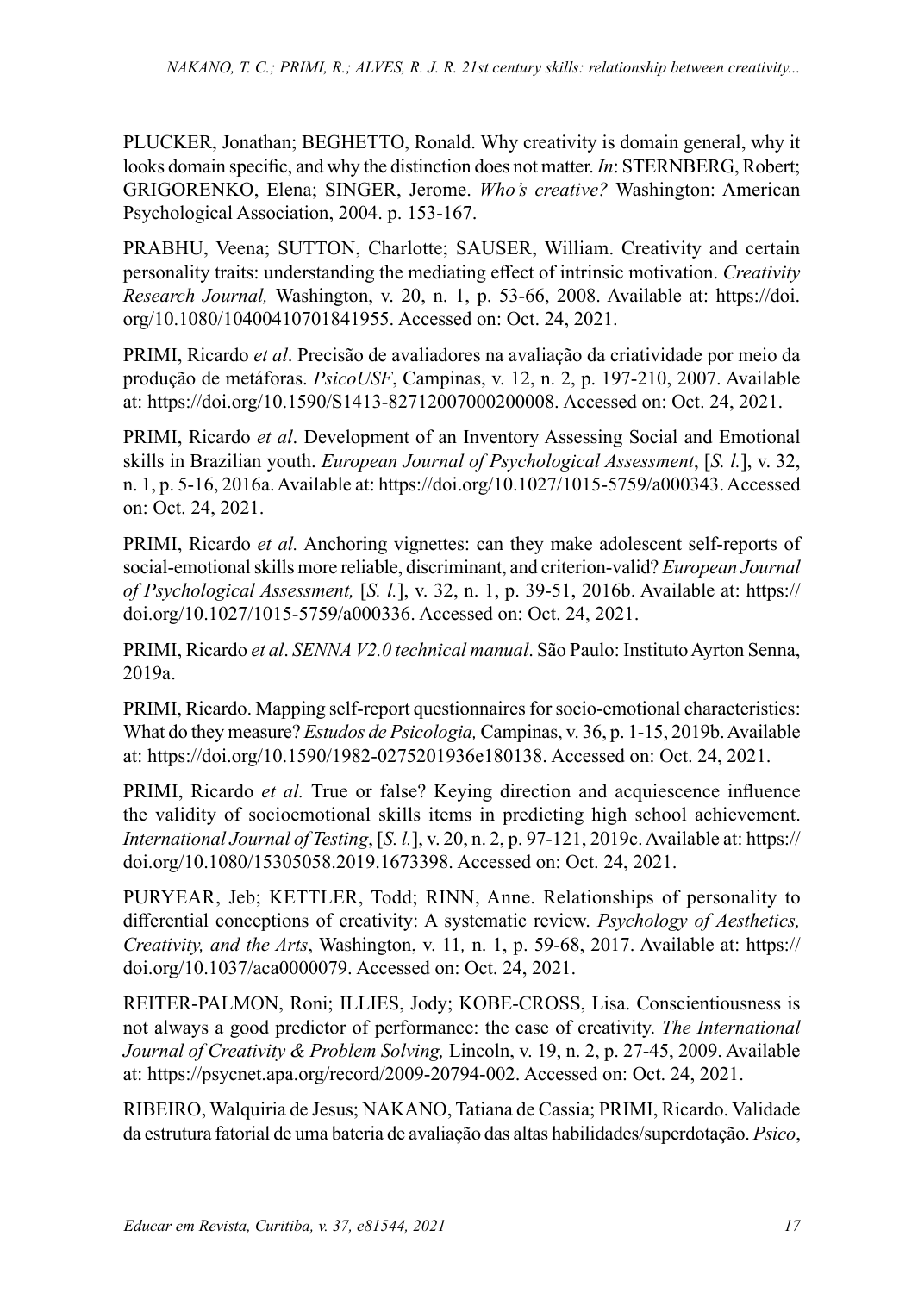Porto Alegre, v. 45, n. 1, p. 100-109, 2014. Available at: https://doi.org/10.15448/1980- 8623.2014.1.13636. Accessed on: Oct. 24, 2021.

ROBERT, Christopher; CHEUNG, Yu Ha. An examination of the relationship between. conscientiousness and group and group performance on a creative task. *Journal of Research in Personality,* [*S. l.*], v. 44, n. 2, p. 222-231, 2010. Available at: https://doi. org/10.1016/j.jrp.2010.01.005. Accessed on: Oct. 23, 2021.

SANTOS, Daniel; PRIMI, Ricardo. *Desenvolvimento socioemocional e aprendizado escolar*: Uma proposta de mensuração para apoiar políticas públicas. Rio de Janeiro: OCDE: Instituto Ayrton Senna: Secretaria de Educação, 2014. *E-book*. Available at: https://institutoayrtonsenna.org.br/content/dam/institutoayrtonsenna/documentos/ desenvolvimento-socioemocional-e-aprendizado-escolar.pdf. Accessed on: Oct. 24, 2021.

SILVIA, Paul *et al*. Openness to experience, plasticity, and creativity: exploring lowerorder, high-order, and interactive effects. *Journal of Research in Personality*, [*S. l.*]*,* v. 43, n. 6, p. 1087-1090, 2009. Available at: https://doi.org/10.1016/j.jrp.2009.04.015. Accessed on: Oct. 24, 2021.

SILVIA, Paul; MARTIN, Christopher; NUSBAUM, Emily. A snapshot of creativity: evaluating a quick and simple method for assessing divergent thinking. *Thinking Skills and Creativity*, [*S. l.*]*,* v. 4, n. 2, p. 79-85, 2009. Available at: https://doi.org/10.1016/j. tsc.2009.06.005. Accessed on: Oct. 23, 2021.

SILVIA, Paul *et al.* Cantankerous creativity: Honesty-Humility, Agreeableness, and the HEXACO structure of creative achievement. *Personality and Individual Differences,* [*S. l.*]*,* v. 51, n. 5, p. 687-689, 2011. Available at: https://doi.org/10.1016/j.paid.2011.06.011. Accessed on: Oct. 24, 2021.

SILVIA, Paul *et al.* Everyday creativity in daily life: An experience-sampling study of "little c" creativity. *Psychology of Aesthetics, Creativity, and the Arts*, [*S. l.*]*,* v. 8, n. 2, p. 183-188, 2014. Available at: https://doi.org/10.1037/a0035722. Accessed on: Oct. 23, 2021.

SUN, Sun Young; CHOI, Jin Nam. Do Big Five Personality factors affect individual creativity? The moderating role of extrinsic motivation. *Social Behavior and Personality: an international journal*, [*S. l.*]*,* v. 37, n. 7, p. 941-956, 2009. Available at: https://doi. org/10.2224/sbp.2009.37.7.941. Accessed on: Oct. 24, 2021.

TEHRAN, Gholamreza Memarzadeh; KHALEDI, Fatemeh. An investigation on the effects of personal characteristics on creativity and innovation. *Management Science Letters*, [*S. l*.]*,* v. 4, n. 7, p. 1495-1498, 2014. Available at: http://doi.org/10.5267/j. msl.2014.6.014. Accessed on: Oct. 24, 2021.

VON STUMM, Sophie; CHUNG, Audrey; FURNHAM, Adrian. Creative Ability, Creative Ideation and Latent Classes of Creative Achievement: What Is the Role of Personality? *Psychology of Aesthetics, Creativity, and the Arts,* [*S. l.*]*,* v. 5, n. 2, p. 107- 114, 2011. Available at: https://doi.org/10.1037/a0020499. Accessed on: Oct. 24, 2021.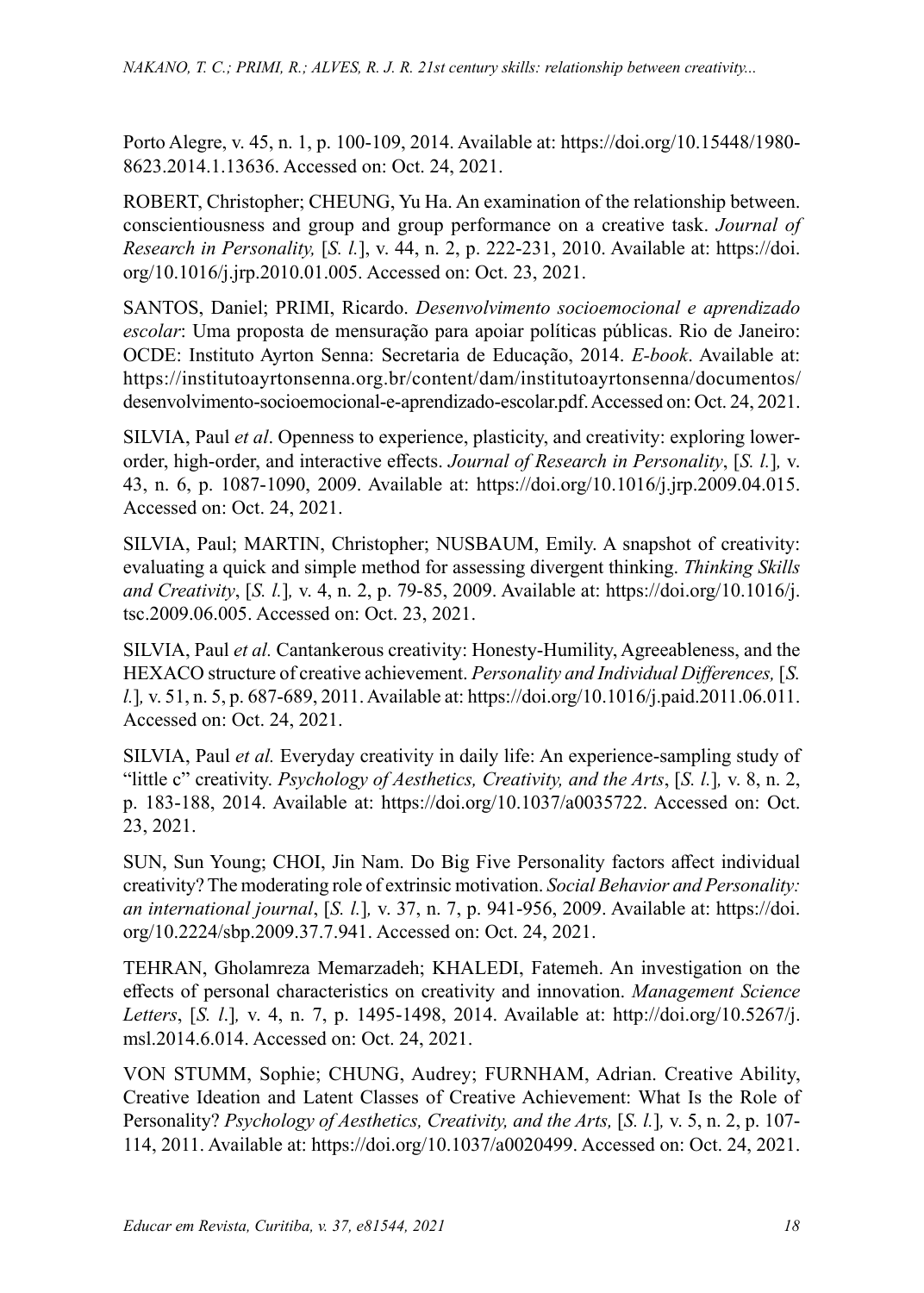WECHSLER, Solange Muglia. *Avaliação da criatividade por palavras.* Teste de Torrance. Versão brasileira. Campinas: IDB: LAMP/PUC-Campinas, 2004a.

WECHSLER, Solange Muglia. *Avaliação da criatividade por figuras.* Teste de Torrance. Versão brasileira. Campinas: IDB: LAMP/PUC-Campinas, 2004b.

WECHSLER, Solange Muglia. *Criatividade*: descobrindo e encorajando. 2. ed. São Paulo: Editora Psy, 2018.

WECHSLER, Solange Muglia; NAKANO, Tatiana de Cassia. Criatividade e inovação como elementos da psicologia positiva: implicações para o contexto organizacional. *In*: VASQUEZ, Ana Claudia; HUTZ, Claudio Simon. *Aplicações da Psicologia Positiva*: trabalho e organizações. São Paulo: Hogrefe, 2018. p. 109-130.

WOLFRADT, Uwe; PRETZ, Jean. Individual differences in creativity: Personality, story writing, and hobbies. *European Journal of Personality,* [*S. l.*], v. 15, n. 4, p. 297-310, 2001. Available at: https://doi.org/10.1002/per.409. Accessed on: Oct. 24, 2021.

XU, Sen *et al*. How does conscientiousness relate to employee creativity: A study on Chinese technical workers. *Academy of Management Annual Meeting Proceedings*, New York, n. 1, 2018. Available at: https://doi.org/10.5465/AMBPP.2018.10714abstract. Accessed on: Oct. 24, 2021.

YAHN, Laura; KAUFMAN, James. Asking the wrong question: why shouldn't people dislike creativity? *In*: AMBROSE, Don; STERNBERG, Robert. *Creative intelligence in the 21st century*: grappling with enormous problems and huge opportunities. Netherlands: Sense Publishers, 2016. p. 75-87.

ZARE, Mortaza; FLINCHBAUGH, Carol. Voice, creativity, and big five personality traits: a meta-analysis. *Human Performance*, [*S. l.*], v. 32, n. 1, p. 30-51, 2018. Available at: https://doi.org/10.1080/08959285.2018.1550782. Accessed on: Oct. 24, 2021.

ZENASNI, Franck; LUBART, Todd. Emotion-related traits moderate the impact of emotional state on creative performances. *Journal of Individual Differences*, [*S. l.*], v. 29, n. 3, p. 157-167, 2008. Available at: https://doi.org/10.1027/1614-0001.29.3.157. Accessed on: Oct. 24, 2021.

ZHANG, Xiaomeng; ZHOU, Jing; KWAN, Ho Kwong. Configuring challenge and hindrance contexts for introversion and creativity: Joint effects of task complexity and *guanxi* management. *Organizational Behavior and Human Decision Processes*, [*S. l.*], v. 143, p. 54-68, 2017. Available at: http://dx.doi.org/10.1016/j.obhdp.2017.02.003. Accessed on: Oct. 24, 2021.

ZHAO, Yong; GEARIN, Brian. Squeezed out: the threat of global homogenization of education to creativity. *In*: AMBROSE, Don; STERNBERG, Robert. *Creative intelligence in the 21st century*: grappling with enormous problems and huge opportunities. Netherlands: Sense Publishers, 2016. p. 121-138.